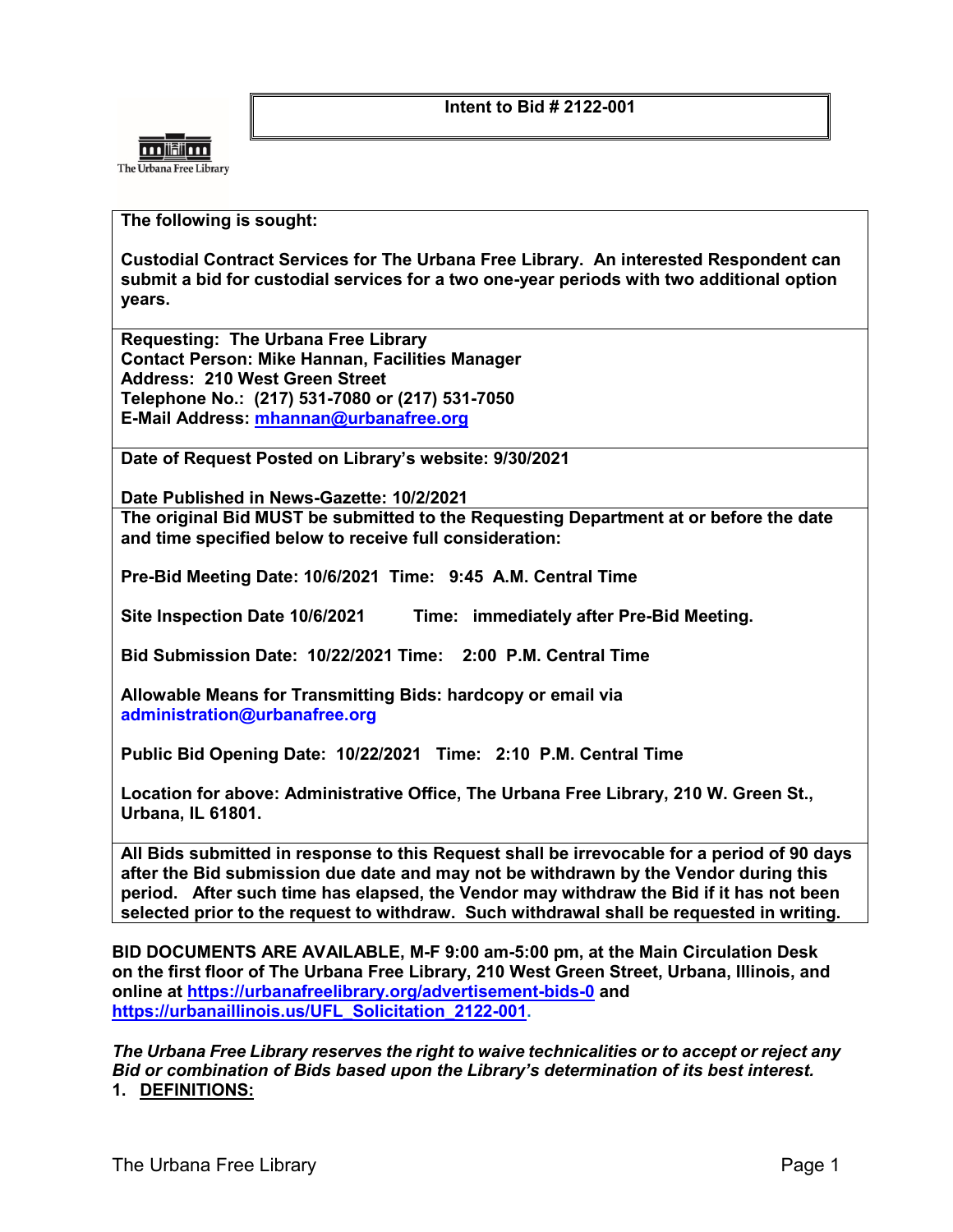"Library" shall mean The Urbana Free Library of Urbana, Illinois.

"Contract" shall mean a written instrument that, once executed by the Successful Vendor and the Library, becomes legally binding and enforceable on the Library and the Successful Vendor. "Contract" shall also mean any and all exhibits, whether or not labeled as such, which are attached to or incorporated in the instrument by reference that may, but not necessarily, include, the Request, Proposal or a part or portions thereof.

"Project" shall mean the combination of goods and services, labor and materials or other work that the Library seeks to have performed and completed as described in this Request.

"Proposal" shall mean any response to this Request that is submitted to the Library, including any information appended to or included in such response.

"Request" shall mean this document and all exhibits appended to and/or which are referenced in this document.

"Specifications" shall mean the terms, conditions, and requirements described in this Request.

"Respondent" shall mean any contractor, consultant, professional, or vendor who submits a Proposal in response to this Request.

"Services" shall mean consulting, advisory and/or professional services, including the work product generated as the result of the performance thereof, which the Library seeks to retain and obtain pursuant to this Request.

"Successful Respondent" shall mean the contractor, consultant, professional, or vendor whose Proposal is selected by the Library to proceed forward with negotiation for the purpose of arriving at mutually acceptable Contract terms between such person and the Library.

"Time" shall mean calendar days, hours and minutes (Central Time) unless otherwise specified.

## **2. SPECIFICATIONS:**

See EXHIBIT A – SPECIFICATIONS appended hereto and made a part hereof.

## **3. RESPONDENT QUESTIONS:**

**3.1. Responsibilities of Respondent**: It shall be the responsibility of each Respondent to be fully familiar with the Specifications, General Instructions and other requirements contained in and included with this Request. No plea of error or ignorance by a Respondent of the Specifications, General Instructions and other requirements shall be accepted.

**3.2. Questions:** All questions pertaining to this Request must be received by the contact person identified on Page 1 of the Request at least five (5) business days prior to the deadline for submission of Proposals. Answers will be provided in an addendum to all Respondents that have indicated their interest in submitting a Proposal to the Requester (see Section 3.4)

**3.3. Discrepancies and Omissions:** If a Respondent finds discrepancies or omissions in the Specifications or is in doubt as to the meaning of any requirement or term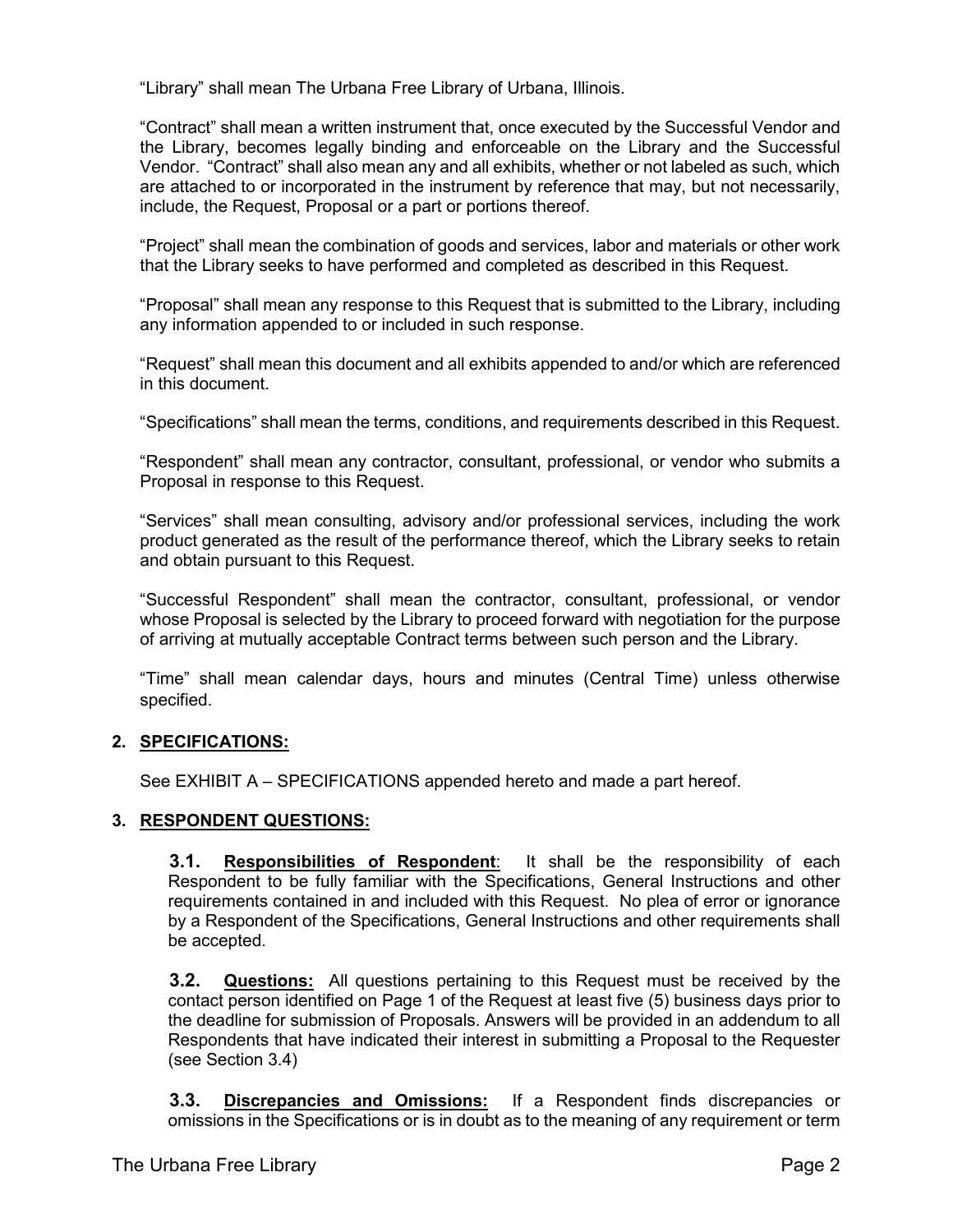contained in this Request, the Respondent shall notify the Library at least five (5) business days prior to the deadline for submission of the Respondent's Proposal. The Library will send written instructions in the form of an addendum to all Respondents that have indicated their interest in submitting a Proposal to the Library if the information is deemed necessary by the Library for submitting Proposals. The Library will not be responsible for any oral instructions. The failure of the Respondent to request clarification prior to submitting a Proposal waives the Respondent's right to claim any ambiguity or discrepancy in the documents or lack of understanding of any term or requirement.

**3.4. Addenda:** If the Library deems it appropriate to issue one or more addenda to this Request, the Library shall send such addenda to all Respondents that have indicated to the Library an interest in submitting a Proposal in response to this Request by returning or by notifying the Contact Person in writing (by email or letter). All such issued addenda shall be deemed a part of this Request. Respondents must acknowledge in their respective Proposals all addenda specifically sent by the Library. Failure to acknowledge receipt of addenda may disqualify a Respondent's Proposal from consideration by the Library.

**3.5. Contacting Library Staff:** Respondents are prohibited from contacting the Library staff regarding this Request except as specifically set forth in this Request. Failure to comply with this provision may result in rejection of any or all Proposals.

**3.6. Pre-Proposal Submission Conference:** The Library will convene a optional pre-Proposal submission conference at the location appearing on Page 1 of this Request.

**3.7. Pre-Proposal Submission Site Visit:** The Library will conduct a optional pre-Proposal submission site inspection at all locations related to this Request. The pre-Proposal submission site inspection will commence at the location appearing on Page 1 of this Request. Any prospective Respondent that wishes to make one or more additional inspections of the sites where custodial services shall be rendered should contact the contact person identified on Page 1 of this Invitation To Bid.

# **4. GENERAL INSTRUCTIONS; PROPOSAL CONTENT; FORMAT; SUBMISSION:**

See EXHIBIT B – GENERAL INSTRUCTIONS; PROPOSAL CONTENT; FORMAT; SUBMISSION appended hereto and made a part hereof.

# **5. PROPOSAL EVALUATION CRITERIA:**

See EXHIBIT C – EVALUATION CRITERIA appended hereto and made a part hereof.

# **6. AWARD OF CONTRACT:**

**6.1.Proposal Guarantee:** All Proposals must be guaranteed and may not be withdrawn until ninety (90) days after the proposal submission due date.

**6.2.Rejection of Proposals:** If a Respondent is not selected as the Successful Respondent as contemplated in this Request, Respondents may withdraw their Proposals.

**6.3.Price:** It is the Library's custom and practice to award a Contract to the Successful Respondent based on lowest Proposal price. However, the Library may award the Contract,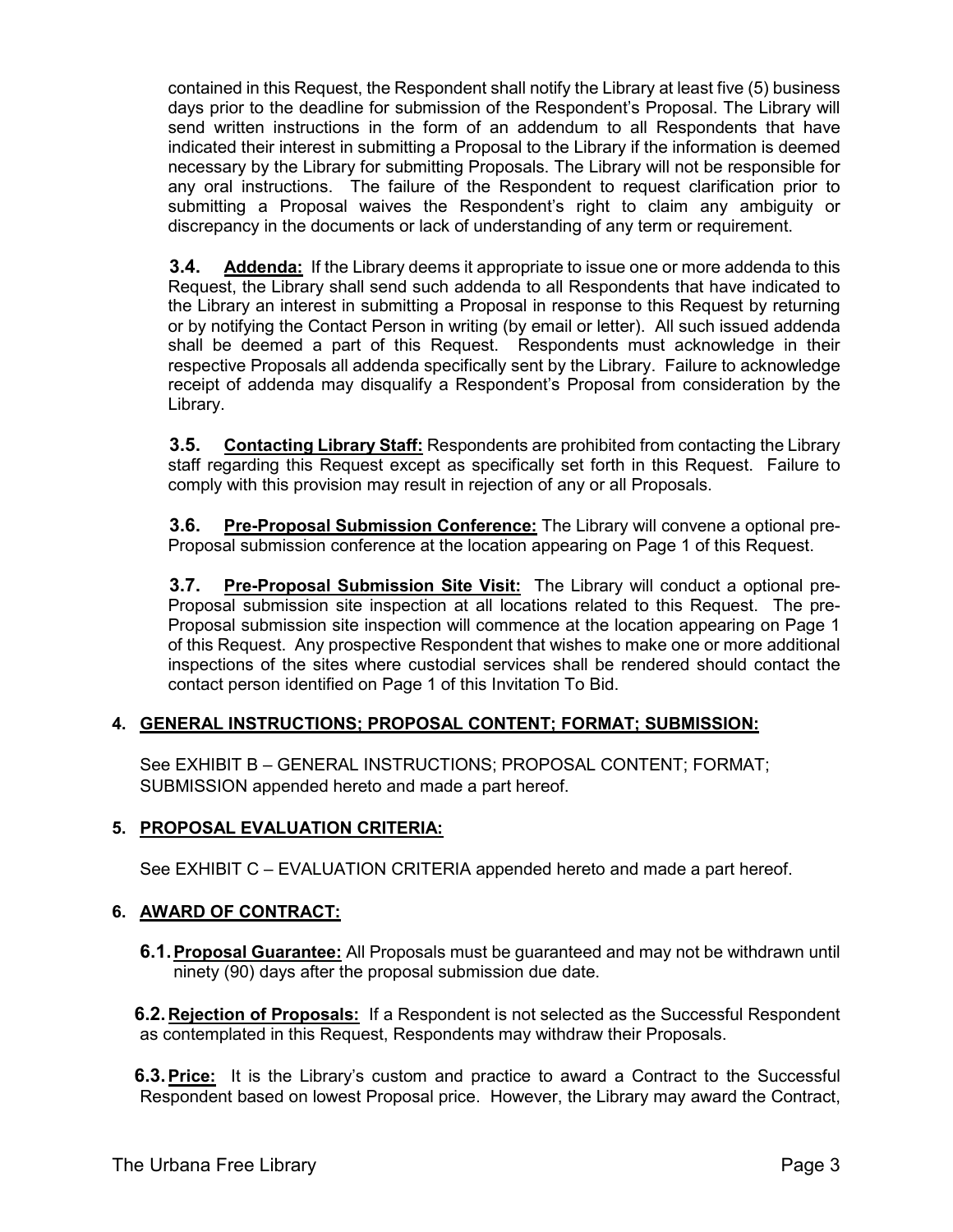if any award is to be made, based on the other criteria provided in the Evaluation Criteria included in Exhibit C.

## **6.4.Proposal Bond/Security**:

**6.4.1. Acceptable Bond/Security:** Each Proposal shall be accompanied by a bank draft, cashier's check, letter of credit, certified check or proposal bond issued by a licensed surety equal to ten percent (10%) of the total value of the Proposal to serve as a Proposal bond. Any check submitted to secure the Proposal must be made payable to the "The Urbana Free Library" with the Request number included in the memo part of the check. All security tendered shall be held by the Library's Administrative Offices until a Successful Vendor has been selected and Contract documents have been signed or until it is determined that such security shall be returned to the respective Vendors.

## **6.4.2. Return of Bond/Security:**

**6.4.2.1.** To all but the Successful Respondent, upon execution of a Contract between the Successful Respondent and the Library.

**6.4.2.2.** To all Respondents upon the Library's rejection of all Proposals or termination of the solicitation process without executing any Contract.

**6.4.2.3.** To each Respondent that withdraws his/her Proposal prior to the Proposal public opening date or Proposal submission date specified on Page 1 of this Request, whichever date is later.

In all other instances, the Library shall retain the aforesaid security tendered by the Respondents. Further, if the Successful Respondent fails to submit any additional documents in the form and within the date and time requested by the Library following selection as the Successful Respondent, or fails to execute a Contract to which the Successful Respondent agreed, the Library shall retain the Proposal bond/security, not as a penalty, but as liquidated damages.By submission of a Proposal, a Respondent acknowledges the impracticability of calculating the actual damages which would be suffered by the Library for the Respondent's failure to comply with the Request and agrees that the sum posted is reasonable.

## **7. CUSTOMER/CLIENT SERVICE:**

The Library expects the Successful Respondent to deliver a high level of customer/client service regarding all aspects of the Successful Respondent's performance of his/her obligations and responsibilities as set forth in his/her Contract with the Library.

## **8. GENERAL LEGAL MATTERS:**

See EXHIBIT D – GENERAL LEGAL MATTERS and EXHIBIT E – REQUIRED FORMS TO BE COMPLETED AND SUBMITTED WITH PROPOSAL.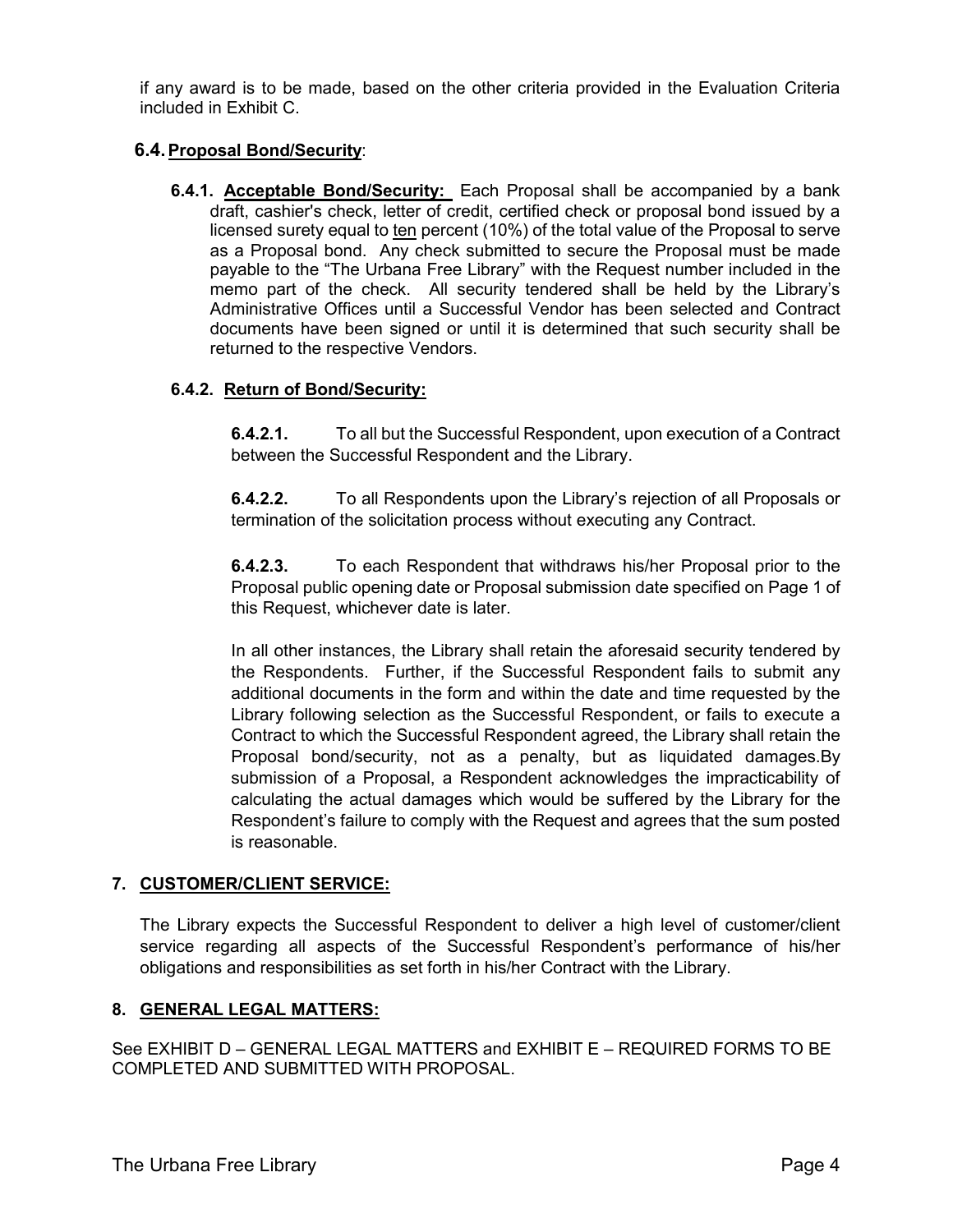## **EXHIBIT A**

## **SECTION 2 – SPECIFICATIONS**

**2.1.** Respondents may submit a bid to perform custodial services.

**2.2.** To the extent a Respondent seeks to substitute a specific specification for one provided in Exhibit A, such substitute must be of equal or greater quality than the specification for which the substitution is being proposed.

**2.3.** The Successful Respondent shall provide all staffing, supplies, material, and equipment to undertake, perform and complete the services described in these Specifications in a manner acceptable to the Library.

## **2.4. Staffing:**

**2.4.1.** Custodial Services: The Successful Respondent shall be ready, willing and able to deploy and will allocate and deploy a sufficient number of employees who are fully trained and who have at least two (2) years providing commercial custodial services.

**2.4.2.** Responsibility: The Successful Respondent shall be fully responsible for the timeliness and quality of all custodial service to be performed and performed for the Library.

**2.5. General Custodial Services to Be Performed:** The Successful Respondent shall be responsible for performing the following custodial services in a timely and in a high-quality manner:

**2.5.1.** Carpet Spot Cleaning: Smudges, marks, and/or spots shall have been removed without causing unsightly discoloration in the carpets throughout the Library.

**2.5.2.** Cleaning Food Preparation Surfaces: All eating and food preparation surfaces shall be wiped with warm, soapy water to remove all spills, food, wipe streaks, and other substances, which appear on these surfaces. The interior of the microwave ovens shall be wiped with warm, soapy water to clean spills and caked-on food material from the microwave ovens.

**2.5.3.** Cleaning Appliances: Dust, surface film, and dirt shall be removed from the exterior of all appliances and vending machines.

**2.5.4.** Cleaning Drinking Fountains: The porcelain, metal and stainless steel surfaces of all drinking fountains shall be clean and bright, and they shall be free of dust, spots, stains, and streaks. Drinking fountains shall be kept free of trash, ink, coffee grounds, and such other materials as may be present and nozzles free from encrustation. Disinfectant cleaner shall be used on all stainless steel surfaces.

**2.5.5.** Cleaning Library Furniture: Office furniture including tables shall be free of dust, dirt, and surface film. File tops shall be free of dust, surface film, and dirt. Desktops shall NOT be disturbed. Papers shall NOT be removed from desks in offices or the Board of Trustees' meeting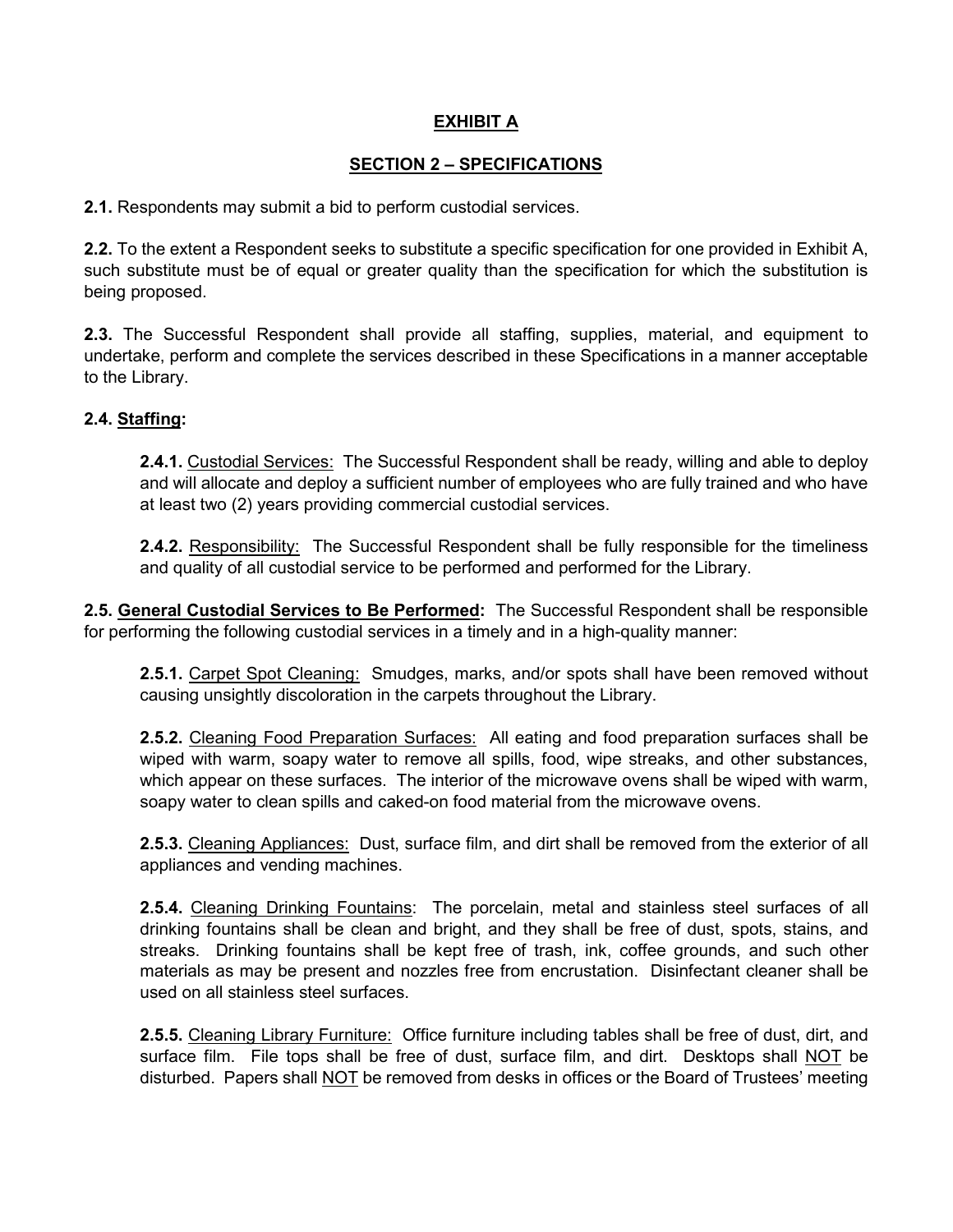room/Lewis Auditorium. Personal computers, phones, terminals, printers and keyboards shall NOT be touched by the Successful Respondent and/or its work crew.

**2.5.6.** Cleaning Recycling Containers: Recycling containers shall be free of dust, debris, and residue.

**2.5.7.** Cleaning Thresholds: Thresholds shall be clean and free of oil, grease, dirt and grime.

**2.5.8.** Cleaning Wastebaskets: Wastebaskets shall be free of dust, debris, and residue. Liners shall be replaced when torn or when used to dispose of substances which might adhere to the liners.

**2.5.9.** Cleaning Wood Panels: Wooden panels shall be free of dirt, dust, streaks, and spots.

**2.5.10.** Damp Mopping and Spray Buffing: Floors shall be free of streaks, mop strand marks, and skipped areas. Walls, baseboards, and other surfaces shall be free of splashing and markings from the equipment. The finished area should have a uniform luster.

**2.5.11.** Damp Wiping: All dirt, dust, water stains, spots, streaks, and smudges shall be removed from the surfaces.

**2.5.12.** Damp Wiping (Mirrors): Mirrors shall be clean and free of dirt, dust, streaks, and spots.

**2.5.13.** Damp Wiping (Window Sills): All dirt, dust, spots, streaks, and smudges shall be removed from all window sills.

**2.5.14.** Dusting: Railings, ledges, grilles, fire apparatus, doors, and radiators shall be dust-free. Available horizontal surfaces shall be free of obvious dust.

**2.5.15.** Dusting (Venetian Blinds): Both sides of venetian blind slats shall be free of dust.

**2.5.16.** Finishing: Doors, walls, baseboards, and other surfaces shall be free of finish residue and marks from equipment. Floors shall be free of streaks, mop strand marks, and skipped areas. The finished area shall have a uniform luster.

**2.5.17.** High Cleaning: Surfaces shall be clean and free of dust. Where glass is present, both sides shall be clean and free of streaks.

**2.5.18.** Metal Polishing: Metal surfaces shall be free of smears, stains, and finger marks. They shall be clean and bright and polished to a uniform luster. Bright metal surfaces shall have a polished and lustrous appearance.

**2.5.19.** Polishing: Kick plates, push plates and push bars shall have a polished and lustrous appearance.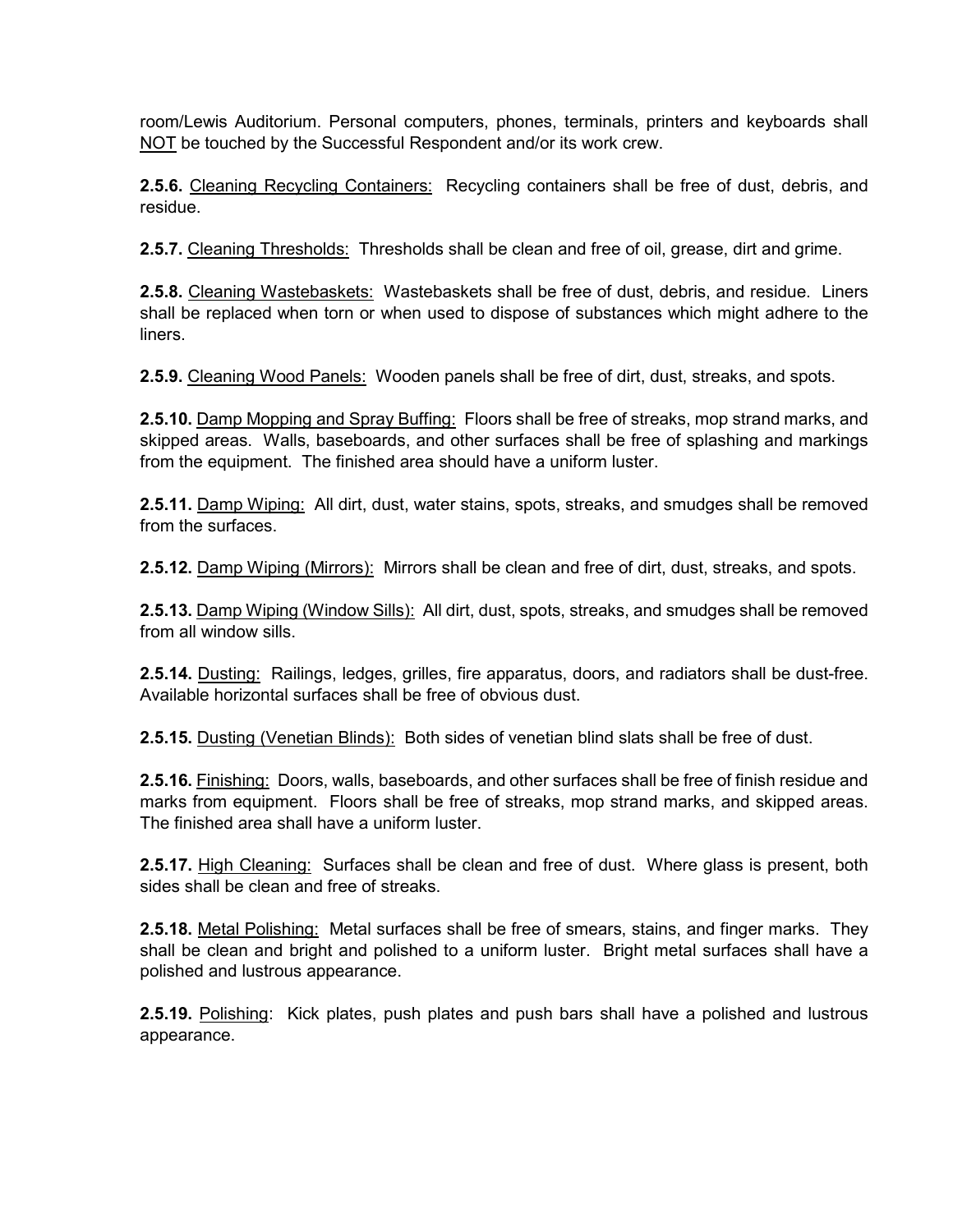**2.5.20.** Porcelain Cleaning: Porcelain fixtures (washbasins, urinals, toilets, etc.) shall be kept clean and bright; there shall be no dust, spots, stains, rust, green mold, encrustation, or excess moisture. Disinfectant cleaner will be used on all surfaces.

**2.5.21.** Recycled Material Collection: Recycling containers shall not be emptied into trash containers, but shall be emptied into receptacles expressly designated for each specific recycled material.

**2.5.22.** Servicing: All supply dispensers shall be filled. Waste receptacles shall be emptied and sanitary napkin receptacles emptied, cleaned, and disinfected, and new bags inserted. Additional supplies shall be made available in the event that dispensers need to be restocked during regular hours of operation for the Library.

**2.5.23.** Solid Waste Collection: All solid wastes generated in the building, including that which is found in waste cans, shall be collected and removed to storage areas designated for trash by the representative of the Library.

**2.5.24.** Spot Cleaning: Smudges, marks or spots shall have been removed without causing unsightly discoloration.

**2.5.25.** Spot Cleaning (Windows/Glass): Windows and other glass surfaces shall be cleaned to remove all dirt, smudges, marks or spots.

**2.5.26.** Steam-Clean Carpet: Carpets shall be thoroughly cleaned to remove all dirt, stains, spots, etc. Carpets shall be cleaned so that all evidence of high-traffic areas is not noticeable. Carpets shall be cleaned at times which will allow the carpets to dry completely before Library employees occupy the work area.

**2.5.27.** Stripping and Waxing Floors: All wax shall be removed from the floors. After wax is reapplied, floors shall be free of streaks, mop strand marks, and skipped areas. The finished area shall have a uniform luster.

**2.5.28.** Sweeping, Dust Mopping, Wet Mopping, or Scrubbing: Floors, steps, risers and landings shall be clean and free of dirt, water streaks, mop marks, string, gum, grease, tar, etc., and present an overall appearance of cleanliness. All surfaces shall be dry and the corners clean.

**2.5.29.** Sweeping or Dust Mopping: All areas shall be clean and free of trash, debris, and foreign matter. No dirt shall be left in corners, crevices, or where sweepings were picked up.

**2.5.30.** Sweeping or Vacuuming Stairways: Landings and treads shall be free of loose dirt, dust, streaks, gum, or other foreign substance.

**2.5.31.** Thorough Dusting: There shall be no dust streaks left on surfaces. Corners, crevices, moldings, and ledges shall be free of all dust. There shall be no oils, spots, or smudges on dusted surfaces caused by dusting tools. When inspected by a flashlight, there shall be few traces of dust on any surface.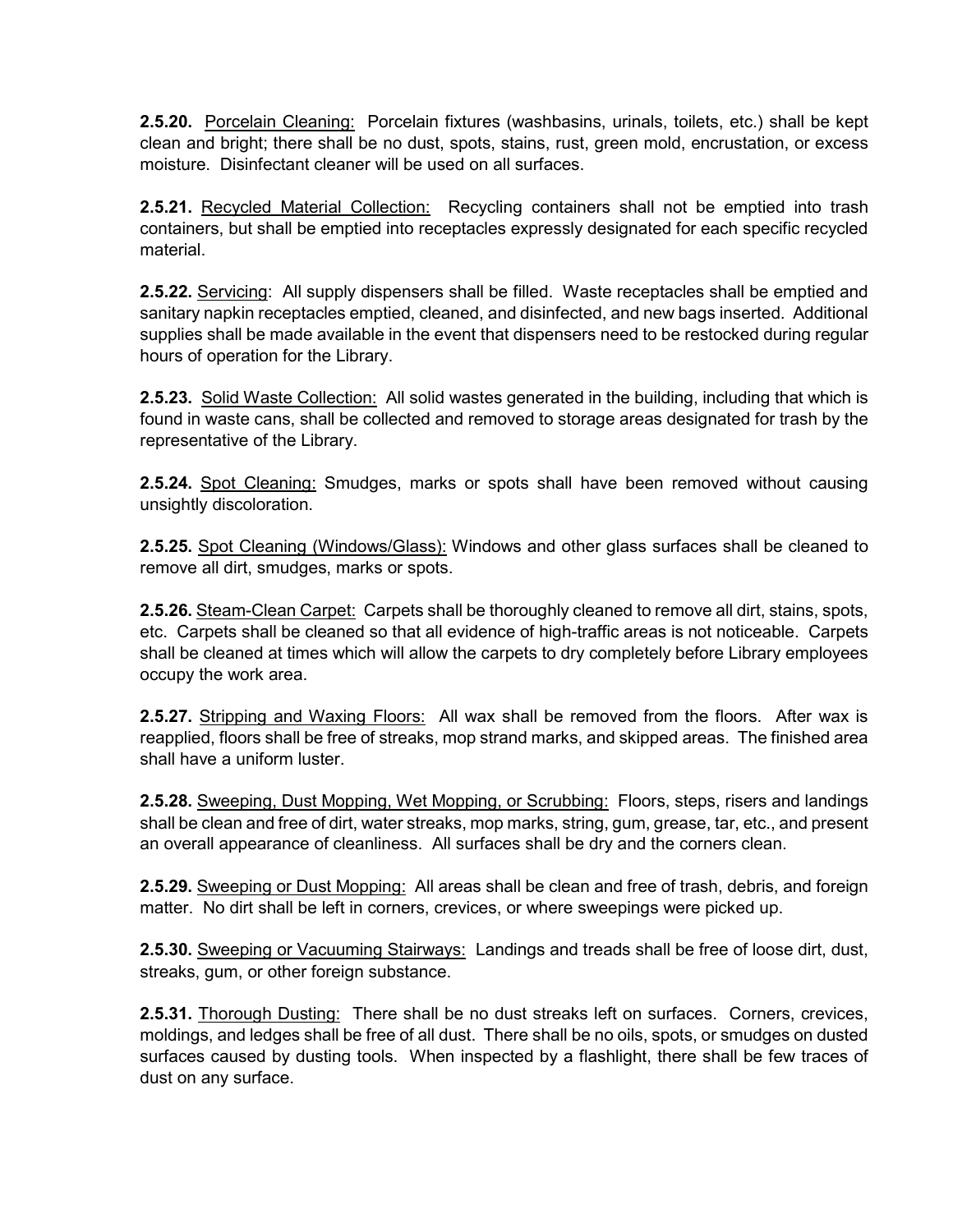**2.5.32.** Thorough High Cleaning: All dust, dirt, spider webs, and other foreign matter shall be removed from all high ceilings, stairways, and other areas where they might accumulate.

**2.5.33.** Thorough Sweeping and Dust Mopping: All areas shall be clean and free of trash and foreign matter. No dirt shall be left in corners, behind radiators, under furniture, behind doors, or where sweepings were picked up.

**2.5.34.** Thorough Vacuuming: Carpets, including corners, shall be clean and free from dust balls, dirt, and other debris; nap on carpets shall lie in one direction upon completion of the vacuuming task.

**2.5.35.** Trash Collection: All areas inside and outside the Library shall be free of all paper, trash, empty bottles, and any other discarded material. All trash cans shall be emptied, including trash can liners, and new liners shall be inserted.

**2.5.36.** Vacuuming: All carpet surfaces shall be free of obvious dirt, dust and other debris, including those areas under furniture and behind doors.

**2.5.37.** Wall Washing: Wall (only designated walls with washable paint) washing shall remove all soils, grease, and film. It can be done by hand or with a wall washing machine. Washroom walls shall be washed with a disinfectant cleaner.

**2.5.38.** Washing (Venetian Blinds): Both sides of venetian blind slats shall be clean and free of dust and water spots. Cords and tapes shall be clean.

**2.5.39.** Waxing and Buffing: Walls, baseboards and other surfaces shall be free of finish residue and marks from equipment. Floors shall be free of streaks, mop strand marks and skipped areas. The finished area shall have a uniform luster.

**2.5.40.** Window Washing: Windows shall be free from all dirt, smudges, marks, or spots. They shall be clean with no obstruction to the visibility due to improper cleaning.

**2.5.41.** Wood Panel Polishing: Wood panels shall be free from all dirt, smudges, streaks, marks, or spots. The finished area shall have a uniform luster.

Whenever it is stated that certain areas are to be scrubbed, unless the scrubbing is otherwise described, it is intended that it be performed by machine or by hand with a brush in such a manner that the surface being scrubbed is not degraded or otherwise permanently marred or otherwise damaged.

The Successful Respondent shall use first-quality cleaners, waxes, chemicals, strippers, deodorizers, disinfectants, etc., in accordance with accepted industry standards to prevent damage to surfaces as a result of improper methods of cleaning.

**2.6. Frequency of Custodial Services to Be Performed:** The Successful Respondent shall provide all personnel, equipment, supplies, and material, unless otherwise expressly stated in this Request, to perform the following work and tasks in such frequency as specified below: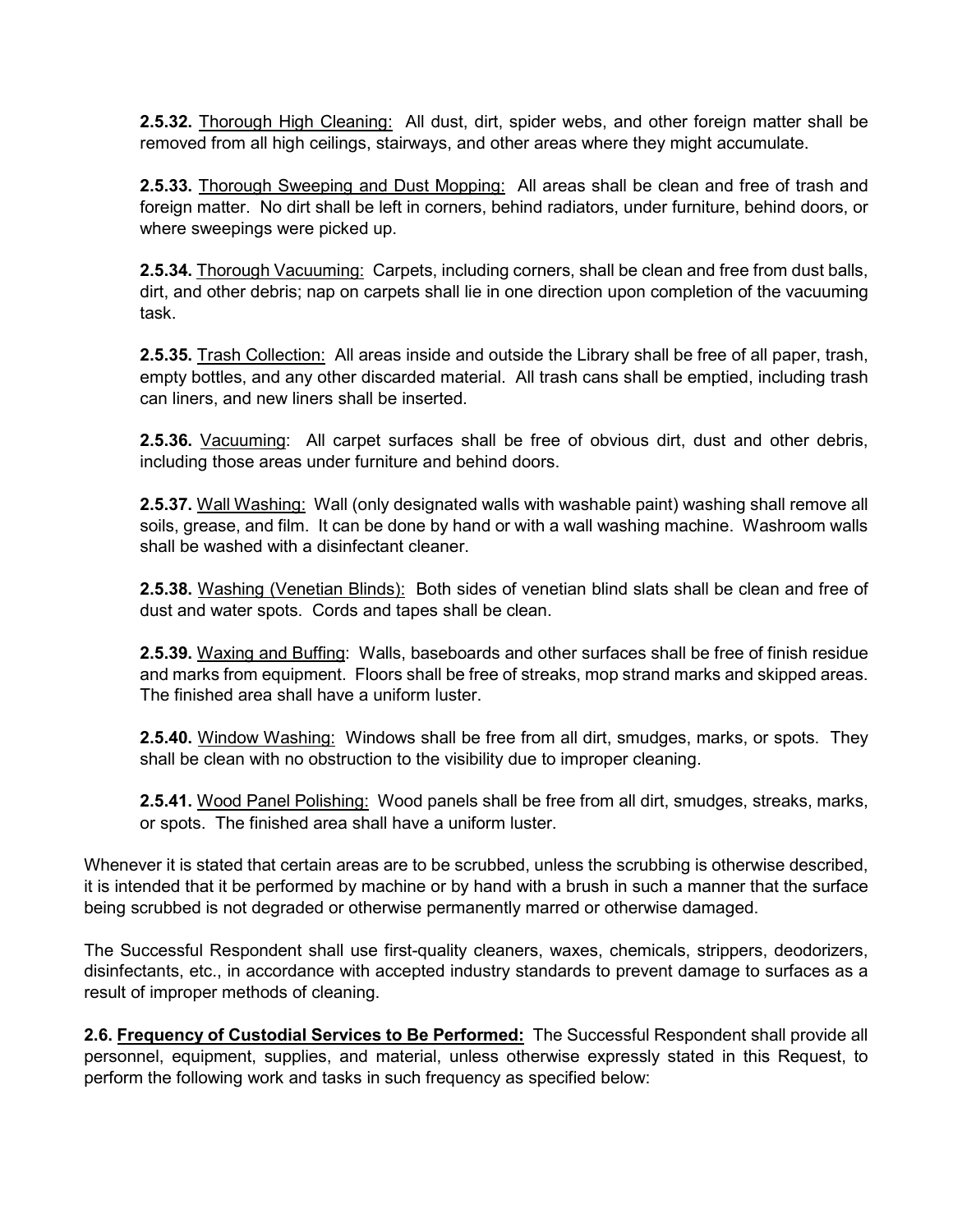**2.6.1.** Daily Tasks to Be Performed: The Successful Respondent shall perform the following services on a daily basis:

**2.6.1.1**. Collect all trash and recycling inside the Library and place in outside dumpsters and/or recycle bins.

**2.6.1.2**. Collect all trash and recycling outside the Library and place in outside dumpsters and/or recycle bins.

**2.6.1.3**. Collect all trash and recycling from the Friends sorting room and place in outside dumpsters and/or recycle bins.

**2.6.1.4**. All wastebaskets shall have plastic liners supplied by the Library.

**2.6.1.5**. Check Friends sorting room cart. Take book sale boxes to the appropriate storage area.

**2.6.1.6**. Clean and polish all mirrors and glass surfaces.

**2.6.1.7**. Clean all nickel and chrome hardware.

**2.6.1.8**. Clean and disinfect all basins and all other fixtures.

**2.6.1.9**. Clean and disinfect water fountains.

**2.6.1.10**. Clean/dust/disinfect all window ledges.

**2.6.1.11.** Clean and disinfect countertops and tables in staff break room.

**2.6.1.12**. Clean and disinfect countertops and prep surfaces in the Cafe and Cafe preparation room. If the Cafe is not open, clean and disinfect weekly.

**2.6.1.13**. Clean and disinfect all table surfaces in public areas and meeting rooms.

**2.6.1.14**. Clean/dust/disinfect service desk (children's area, circulation desk, second floor reference desk, and Archives service desk) including computer monitors.

**2.6.1.15**. Clean/dust/disinfect all public computer monitors.

**2.6.1.16**. Clean and disinfect all public and staff toilets, and urinals daily for the elimination of odors by chemical means.

**2.6.1.17**. Refill soap dispensers, toilet tissue dispensers, and paper towel dispensers with soap, toilet tissue, and paper towels.

**2.6.1.18**. Sanitary receptacles in women's toilets shall be cleaned and sanitized daily. Bags supplied by the Successful Respondent shall be inserted in these receptacles and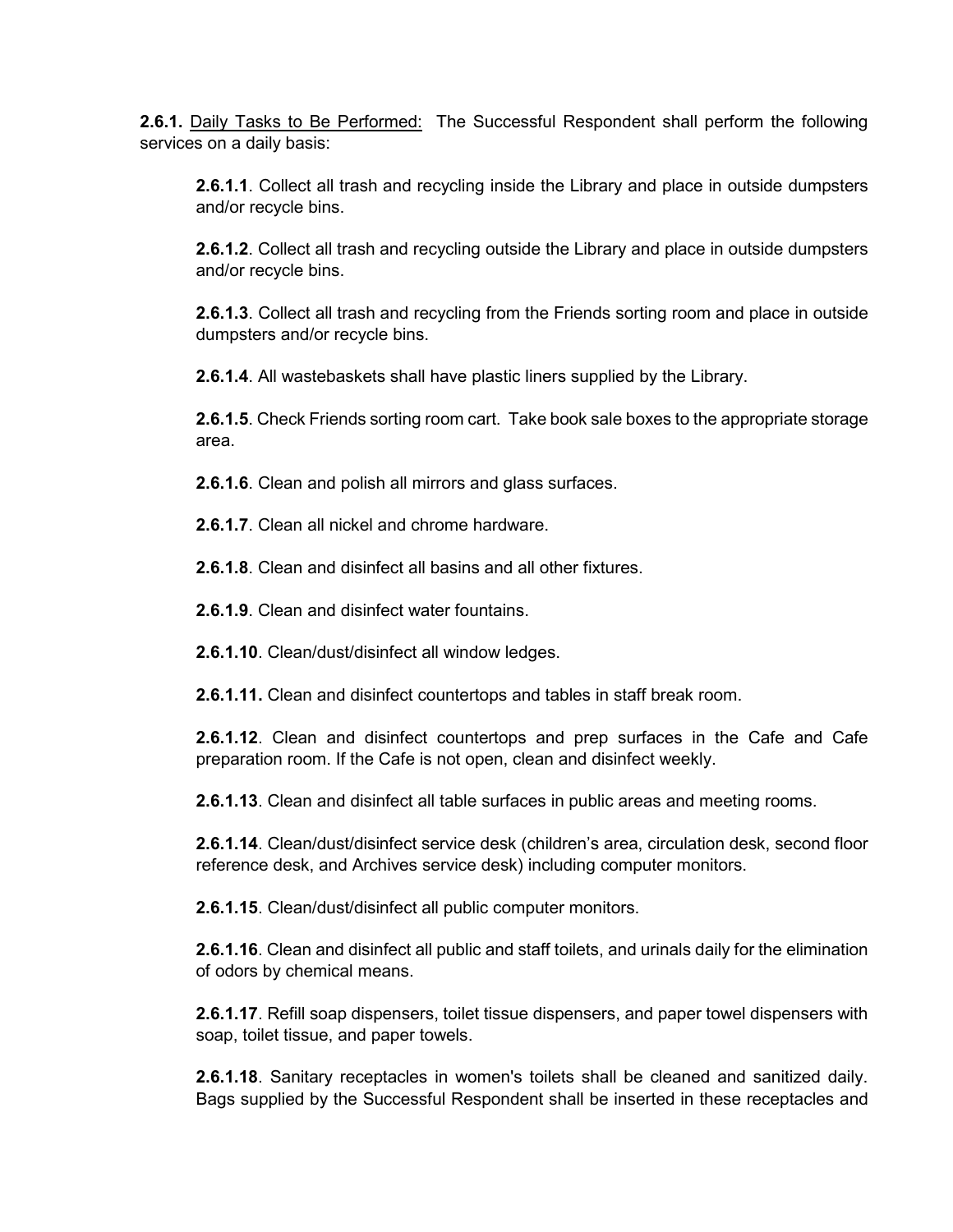replaced daily. These containers shall be emptied daily, the bags folded securely, and disposed of.

**2.6.1.19.** All bathroom stall partitions are to be cleaned and disinfected daily.

**2.6.1.20**. Dust mop/vacuum/wet mop all hard floors (public restrooms, staff restrooms, upper and lower lobby, elevators, Cafe service area, Lewis Auditorium hallway, and Cafe prep room). If the Cafe is not open, then Café floors may be vacuumed and not mopped.

**2.6.1.21.** Vacuum all carpeted floors in public areas, including meeting rooms.

**2.6.1.22**. Vacuum carpet in administration outer office and staff break room.

**2.6.1.23**. Replace light bulbs as needed. Recycle light bulbs as needed.

**2.6.1.24**. Check for correct placement of furniture (refer to floor maps).

**2.6.1.25.** Monitor Library grounds for trash including in bushes, on sidewalks, Megan's Garden, entrances, public parking lot, between the Library and the Library Annex building at 209 W. Elm Street, the corner lot at 202 W. Green Street, and on Cherry Alley.

**2.6.1.26**. Spot-clean carpet for emergency spills/bodily fluids as needed/requested.

**2.6.2.** Weekly Tasks to Be Performed: The Successful Respondent shall perform the following services on a weekly basis:

**2.6.2.1**. Vacuum departmental offices.

**2.6.2.2**. Vacuum public seating (including the diner booths on second, first, and ground floors).

**2.6.2.3**. Dust and spot-clean blinds in the main building and at Library Annex.

**2.6.2.4**. Detail glass cleaning of first floor Reading Room, children's area ramp, second floor staircase glass wall, and upper lobby.

**2.6.2.5**. Vacuum internal staircase (non-public).

**2.6.2.6**. Remove and clean under the entrance walk-off mats.

**2.6.2.7**. Detail cleaning of four service desks (children's area, circulation desk, second floor reference desk, and Archives).

**2.6.2.8**. Sweep/vacuum/mop all storage rooms and closets.

**2.6.2.9**. Wash/wipe down elevator walls and light fixtures.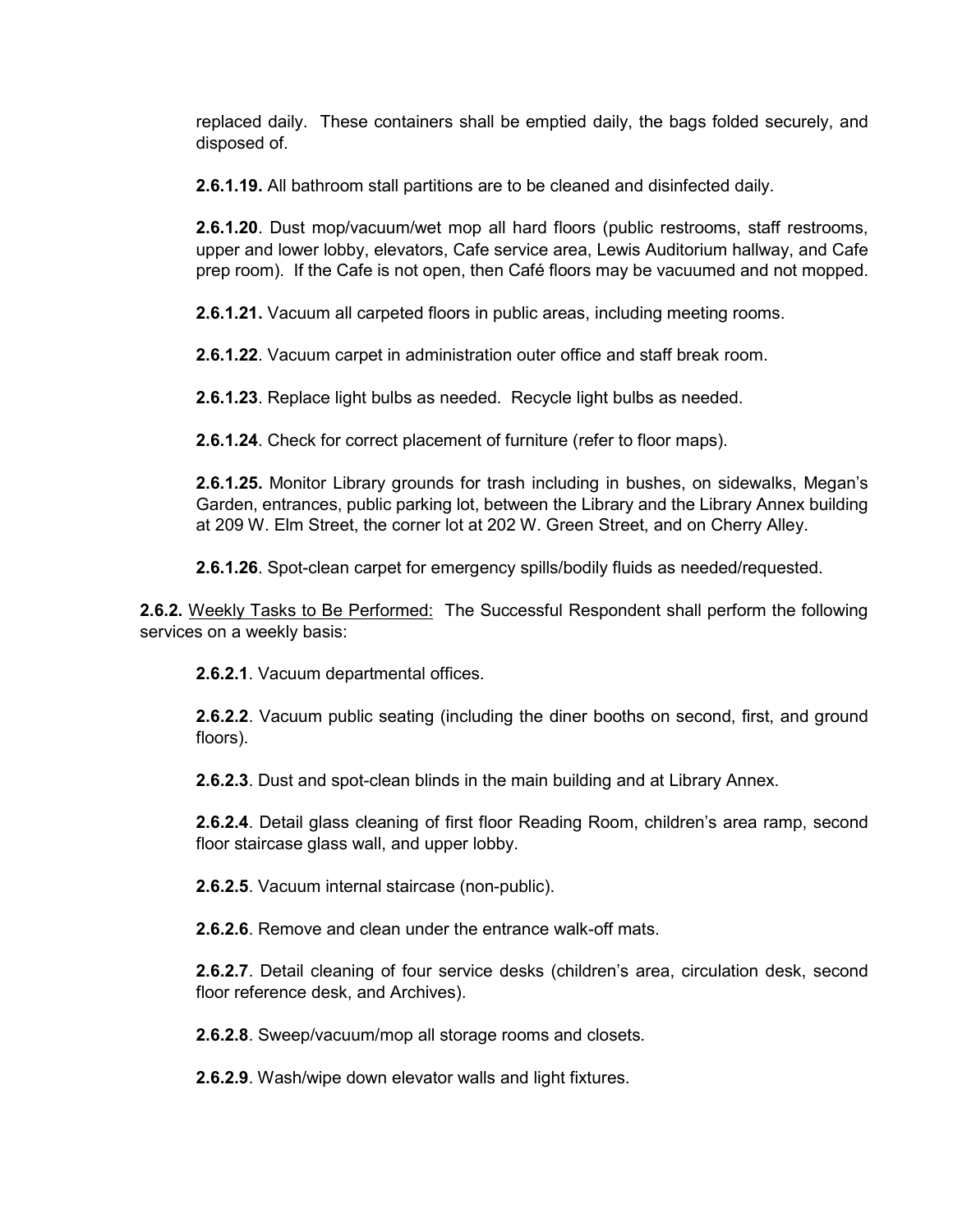**2.6.2.10**. Dust and polish furnishings throughout the building as needed.

**2.6.2.11**. Detail cleaning of the microwave in staff break room.

**2.6.2.12**. Check outside drains and clean as needed (porch, Cherry Alley, ramp, and Library Annex).

**2.6.2.13**. Vacuum Library Annex carpet, clear leaves from north and south entries, clean working bathroom.

**2.6.2.14**. Empty trash in Library Annex.

**2.6.2.15**. Scrub tile at Cafe service area. If the Cafe is not open, scrub monthly.

**2.6.3.** Monthly Tasks to Be Performed: The Successful Respondent shall perform the following services on a monthly basis and during the first half of each month:

**2.6.3.1**. Scrub tile in upper/lower lobby, title on stairs, and public/staff restrooms (twice per month).

**2.6.3.2**. Scrub tile in Lewis Auditorium hall.

**2.6.3.3**. Dust/clean/polish wood surfaces in public and staff areas.

**2.6.3.4**. Vacuum intake vents for HVAC.

**2.6.3.5.** Clean/vacuum/disinfect vents on water fountains.

**2.6.3.6**. Clean/vacuum/disinfect vents on the wall-mounted heaters at entrances.

**2.6.3.7**. Spot-clean refrigerators (Lewis Auditorium, Cafe cooler, Cafe backroom refrigerator, and staff room). If the Cafe is not open, spot-clean monthly.

**2.6.3.8**. Dust and vacuum frames of windows for cobwebs.

**2.6.3.9**. Check roof drains for blockage and clean as needed (Library and Library Annex).

**2.6.3.10**. Mop floor in Friends sorting room, Graphics Services office, ground floor children's back hallway, and ground floor loading dock at the base of staff stairwell.

**2.6.3.11**. Weather permitting, hose off Race Street porch and Green Street entrance monthly.

**2.6.3.12**. Shampoo carpet in Lewis Auditorium and Megan's Reading Room.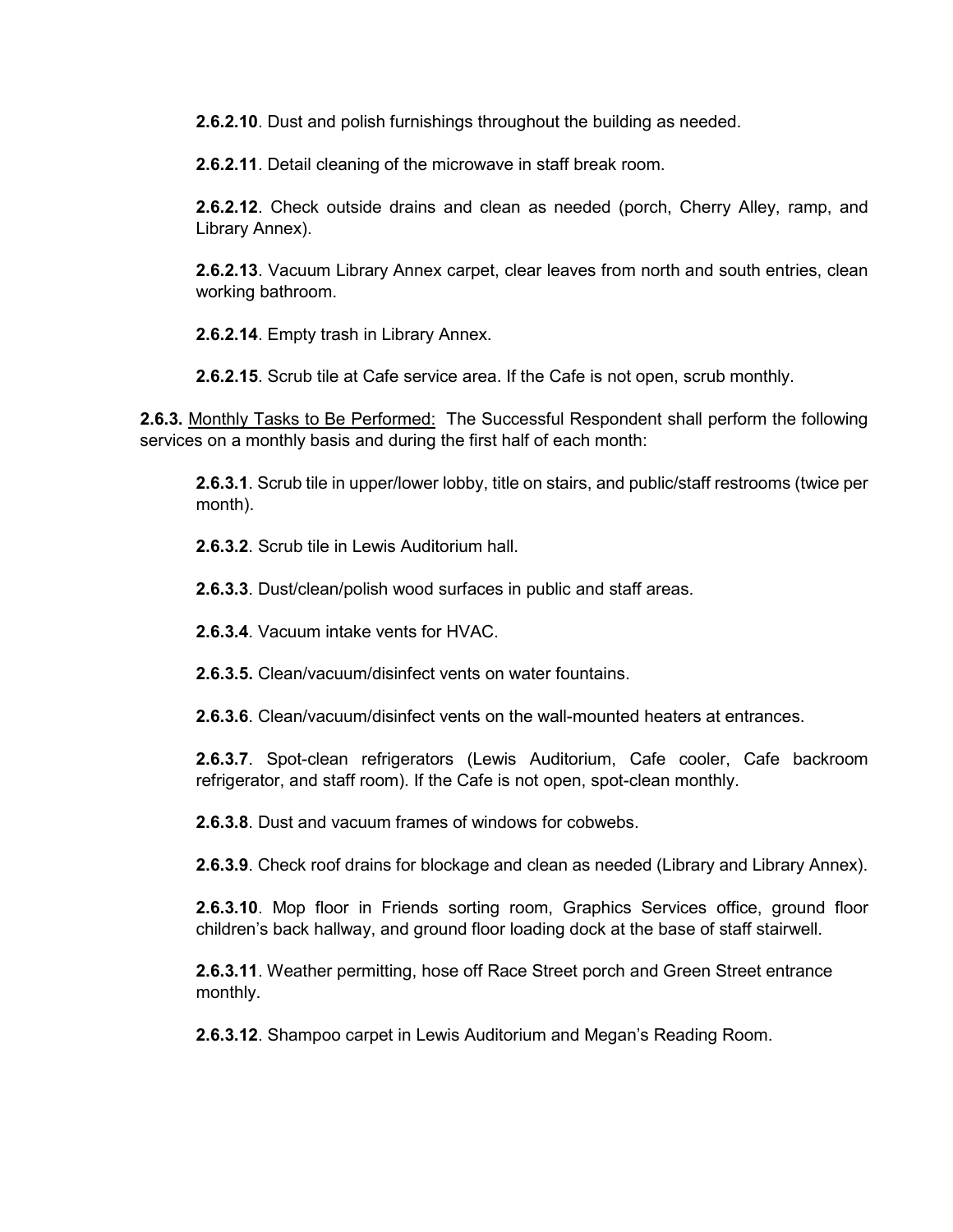**2.6.4.** Tasks to Be Performed Quarterly: The Successful Respondent shall perform the following services on a calendar quarterly basis and during the last month of the calendar quarter:

**2.6.4.2**. Clean/sanitize Lewis Auditorium chairs and tables.

**2.6.4.3**. Clean grout in public and staff restrooms.

**2.6.4.4**. Dust/clean strip lights on all floors.

**2.6.4.5**. Scrape gum from the bottom of furnishings.

**2.6.4.6**. Clean refrigerator in the staff room and Lewis Auditorium.

**2.6.4.7**. Scrub/wax floor in Cafe prep room if the Café is open. If the Cafe is not open, scrub/wax monthly.

**2.6.4.8**. Shampoo carpet in ground floor hallway and staircase.

**2.6.4.9**. Shampoo carpet on the second floor (computer lab, hallway, and in the stacks).

**2.6.4.10**. Shampoo carpet on the first floor (hallway, reading rooms, and stacks).

**2.6.4.11**. Shampoo carpet in children's area; public areas (including stacks).

**2.6.4.12**. Shampoo carpet in the staff room.

**2.6.4.13**. Shampoo public area carpet in Archives.

**2.6.4.14**. Clean the inside of all windows.

**2.6.4.15**. Rejuvenate wood surfaces with furniture oil or similar restoration product.

**2.6.5.** Tasks to Be Performed Annually: The Successful Respondent shall perform the following services on an annual basis with the dates of such service to be arranged by the Successful Respondent and the Library's Facilities Manager or authorized representative.

**2.6.5.1**. Shampoo Administration outer office carpet.

**2.6.5.2**. Shampoo carpet in staff private offices (two in children's area; two in administration office; two in Circulation Services; one in Adult Services; two in Archives).

**2.6.5.3**. Shampoo carpet in Acquisitions Services (springtime after the snow stops).

**2.6.5.4**. Shampoo carpet in internal staircase (non-public).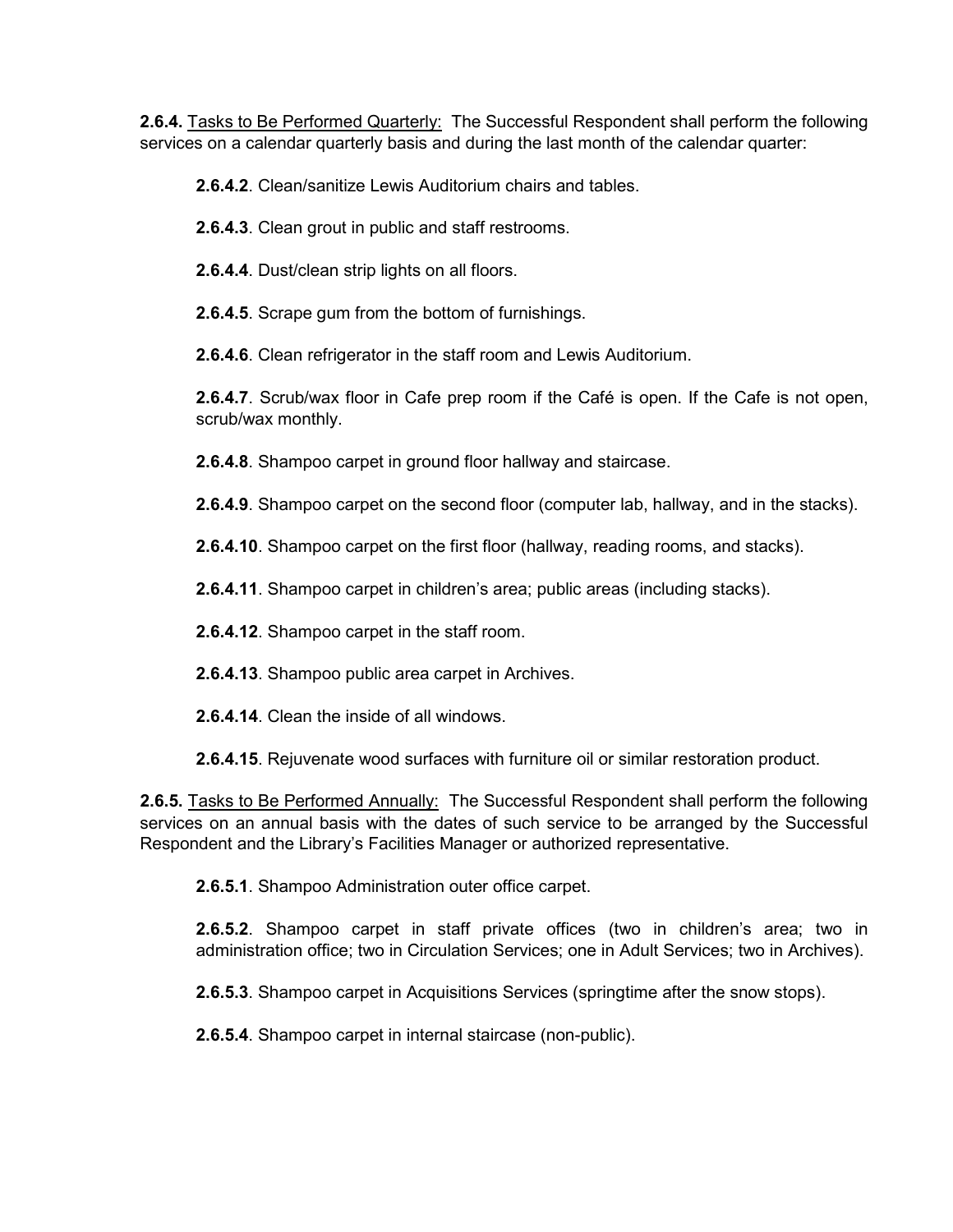2.6.7. Supplies and Equipment to be provided by Successful Respondent: The Successful Respondent shall provide the following equipment, supplies and materials on an as-needed basis in such quantities in order to perform the work and tasks provided in this Request:

**2.6.7.1**. Liquid soaps and hand cleaners using existing dispensers.

- **2.6.7.2**. Deodorant blocks for urinals and toilets.
- **2.6.7.3**. Disinfectants.
- **2.6.7.4**. Cleaning cloths.
- **2.6.7.5**. Glass cleaner.
- **2.6.7.6**. Ceramic tile cleaner.
- **2.6.7.7**. Floor stripper.
- **2.6.7.8**. Floor wax.
- **2.6.7.9**. Floor soap.
- **2.6.7.10**. Bowl, urinal, and washbasin cleansers.
- **2.6.7.11**. Polishes.
- **2.6.7.12**. Mops and brooms.
- **2.6.7.13**. Vacuum cleaner.

**2.6.8.** Supplies and Equipment Provided by The Library: The Library shall provide, at its expense, the following supplies and equipment for the Successful Respondent's use in performing the tasks and work described in this Request:

- **2.6.8.1**. All paper products.
- **2.6.8.2**. Plastic liners for wastebaskets.
- **2.6.8.3**. Refuse bags.
- **2.6.8.4**. Replacement light bulbs.
- **2.6.8.5**. Ladders.

**2.6.9.** Change of Dispensers: The Successful Respondent may change the style of a given dispenser found on Library property and all such changes shall be solely at the Successful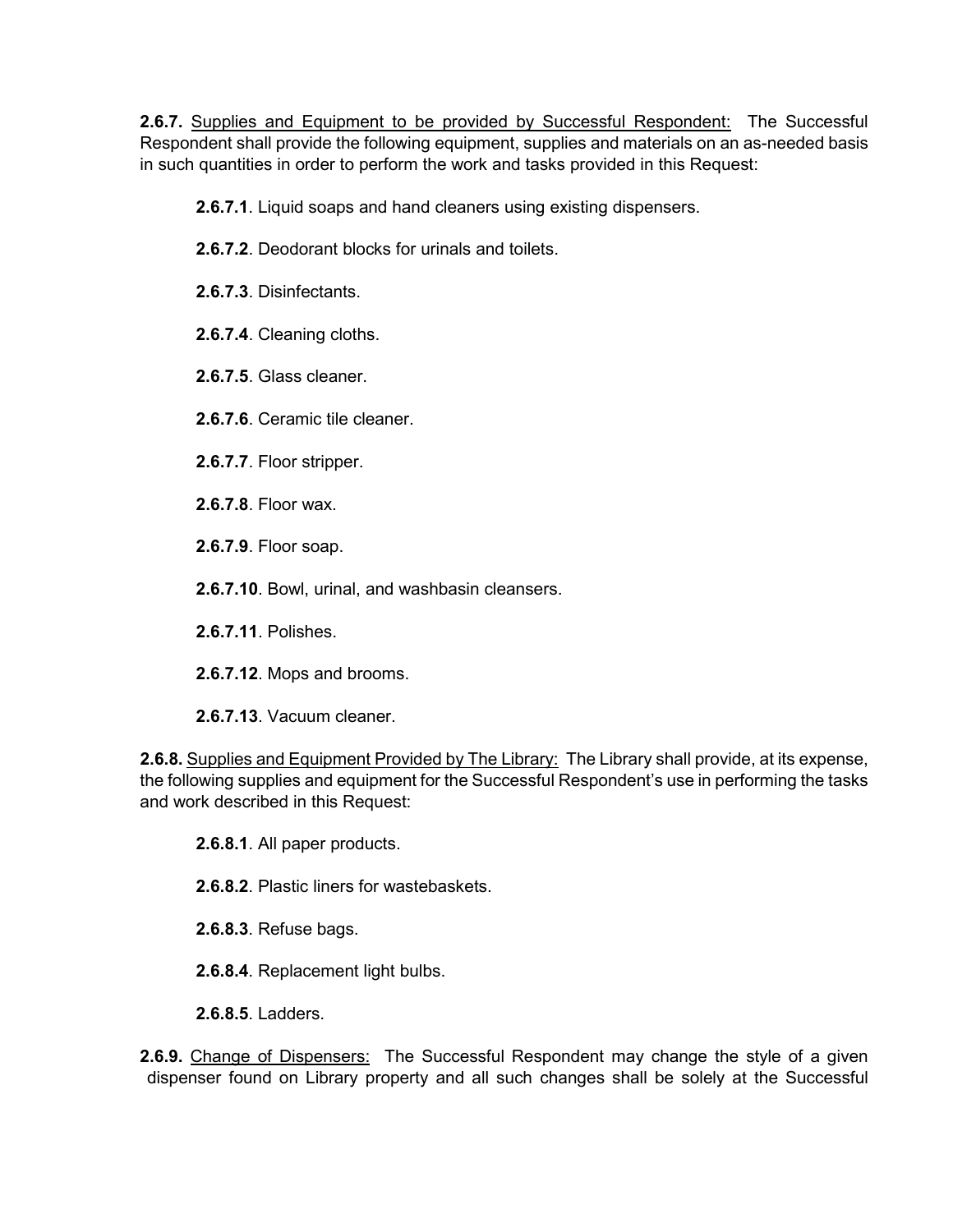Respondent's cost and expense and with the written approval of the Library's Facilities Manager or authorized representative.

**2.6.10.** Times When Services and Tasks Will Be Performed: The Successful Respondent will perform all work and tasks provided for in this Request seven days per week. All work will be performed during those hours when the Library is not open to the public (currently9:00 AM to 9:00 PM, Monday-Thursday; 9:00 AM to 6:00 PM, Friday-Saturday; 1:00 to 5:00 PM, Sunday). If the Successful Respondent will perform work or undertake tasks on days which have been designated as national holidays or holidays by The Library, the Successful Respondent shall make arrangements with the Library's Facilities Manager or authorized representative at least two (2) weeks in advance of the date when such services or tasks are sought to be performed.

**2.6.11.** The Successful Respondent shall furnish the Library with an estimated time schedule for setting up, order of procedure, and time allowed for the work. Successful Respondent and subcontractors shall make every effort to complete the work regularly and diligently, to adhere to these schedules, and to cause no delays to each other. Should a subcontractor fail to maintain progress according to approved schedule, or cause delay to another subcontractor, they shall furnish, at their own expense, such additional labor and/or services as may be necessary to bring the operation up to schedule.

# **2.7. Use of Environmentally Safe Products:**

2.7.1. Alternative Proposals: Respondents shall provide alternative Proposals with pricing to use Green Seal Certified supplies for all applicable product types. Respondents shall furnish product data with their Proposals for verification purposes.

2.7.2. Safety Data Sheets: Respondents will be required to maintain Safety Data Sheets for any materials used in the performance of this contract in a location accessible to all employees and furnish them to the Facilities Manager prior to bringing the materials on site.

**2.7.3.** Use of Commercial Grade Products: Respondents will be required to use only commercial grade products. Respondents shall specify the products that, if selected as the Successful Respondent, will be used in connection with the work and tasks to be performed pursuant to this Request. Failure to state what products will be used may be grounds for disqualifying a Respondent's Response.

# **2.8. Other Responsibilities of Successful Respondent:** The Successful Respondent shall:

**2.8.1**. Close and lock windows, lock rooms in areas after cleaning, shut off lights, secure all external doors, and activate the Library's security system.

**2.8.2**. Provide adequate supervision. Unless otherwise specified, at least one supervisor shall be on duty full time when work or tasks are being performed at the Library.

**2.8.3**. Provide capable, qualified, and thoroughly trained personnel to do the work assigned to them. All personnel shall have at least two (2) years of experience in performing the work and/or tasks assigned them to perform at the Library.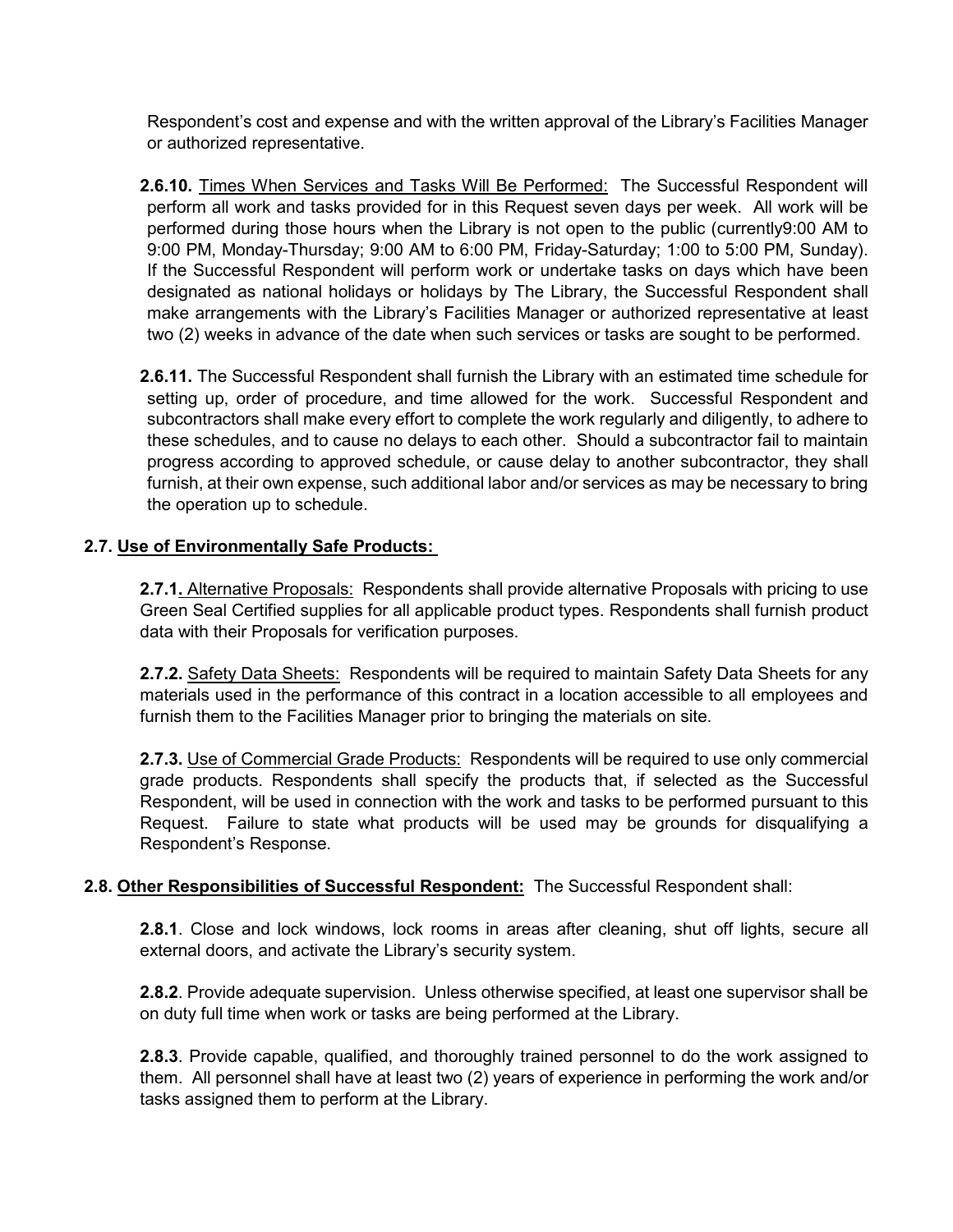**2.8.4**. Provide employees who are physically able to do their assigned work. Nothing herein shall be deemed or construed as prohibiting the Successful Respondent from providing employees with disabilities so long as the Successful Respondent has made reasonable accommodations such that those employees are able to perform the work and/or tasks assigned to them.

**2.8.5**. Ensure that employees observe the Library's Rules of Behavior Policy in the building or on the job site and to comply with all instructions issued by the Library's Facilities Manager or authorized representative.

**2.8.6.** Remove from the work crew assigned to undertake and perform work and/or tasks at the Library any employee that the Library's Facilities Manager or authorized representative deems incompetent, careless, insubordinate or otherwise objectionable, or whose continued employment is deemed to be contrary to the public interest or inconsistent with the best interest of security and safety.

**2.8.7**. Prohibit employees from disturbing papers on desks, opening desk or file drawers, using telephone, office, or other equipment, including but not necessarily limited to computers, printers, scanners, and/or copiers, which is provided for the Library's use only.

**2.8.8**. Provide a local responsible supervisor with telephone who can be contacted 24 hours a day, 7 days a week for immediate response to a concern and who can be on-site within 30 minutes.

**2.8.9**. Be responsible for any and all damage done to or theft of any Library property by any employee of the Successful Respondent. The Successful Respondent shall also be responsible that all articles found by its employees are turned in at a place designated by the Library's Facilities Manager.

**2.8.10**. Meet two times per month with the Library's Facilities Manager to discuss all services, work and/or tasks performed by the Successful Respondent and other matters related to the Contract between the Library and the Successful Respondent. The Successful Respondent shall bring to the attention of the Library's Facilities Manager any and all changes in procedures and operations that may be necessary and of mutual advantage. No change will be permitted in any of the Contract Specifications or Conditions unless the Parties to the Contract agree in writing.

**2.8.11**. Furnish all supplies, materials, equipment, labor, and supervision to satisfy the requirements of this Contract. All supplies and materials used to meet the specifications must be maintained in good, safe mechanical order with standby equipment available in the event of a breakdown. The Library reserves the right of approval on all supplies.

**2.8.12**. Submit forms, daily or other periodic basis, work reports, progress reports, etc., that the Library may reasonably request concerning the services and tasks performed by the Successful Respondent.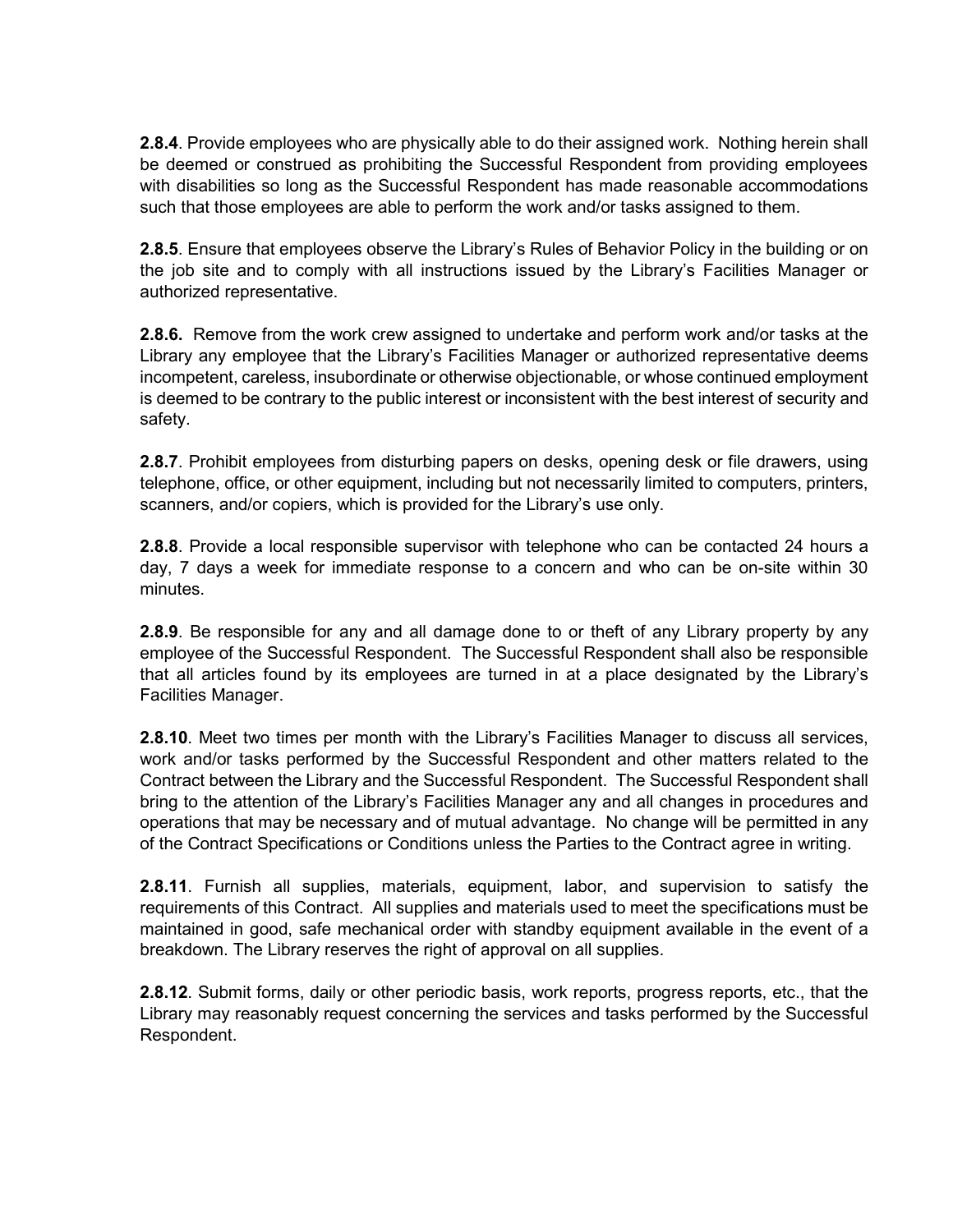**2.9. Work Rules for Successful Respondent's Work Crew:** The Successful Respondent will be required to assure that all employees assigned to undertake and perform work or tasks at the Library, when performing or completing such work or tasks on the Library's premises, as the case may be, shall:

**2.9.1.** Wear uniforms that identify them as working for the Successful Respondent.

**2.9.2.** Wear a Photo I.D. tag or badge that bears their name and the name of the Successful Respondent.

**2.9.3**. Refrain from allowing visitors to accompany such employees while on any of the Library's premises or who are not otherwise authorized to be on any Library premises.

**2.9.4**. Complete all work and tasks on an area by area basis. When work or tasks are completed in one area, lights shall be turned off except those designated by the Library for security.

**2.9.5**. Assure that all windows and doors are checked upon completion of work to ensure that they are properly secured.

**2.9.6.** Report any and all damage done to or missing equipment or unusual security problems, or other abnormal conditions immediately to the Library's Facilities Manager or authorized representative.

**2.9.7.** Report any and all damage to the interior and/or exterior of the Library's building to the Library's Facilities Manager or authorized representative.

**2.9.8.** Promptly repair, at the Successful Respondent's cost, any damage done to any Library property, furnishing, fixture, and/or equipment that is caused by any of the Successful Respondent's employees.

**2.9.9.** Turn in to a location designated by the Library's Facilities Manager any and all lost and found articles as the Successful Respondent's employees may find or otherwise discover during the performance of their work or tasks.

**2.9.10.** Refrain from smoking while on any Library property and while in any Library building.

**2.10. Security Requirements:** The Successful Respondent will be subject to the following security requirements:

**2.10.1.** The Successful Respondent's employees shall be subject to such security clearance as the Library shall require.

**2.10.2.** The Successful Respondent shall assure that any employee assigned to perform work or undertake tasks on Library premises shall comply with any and all of the Library's security requirements. Such compliance will include learning all security features necessary to enter and/or exit any Library building. Failure to comply with this provision will result in the Successful Respondent being responsible for any cost due to false alarms directly attributable to any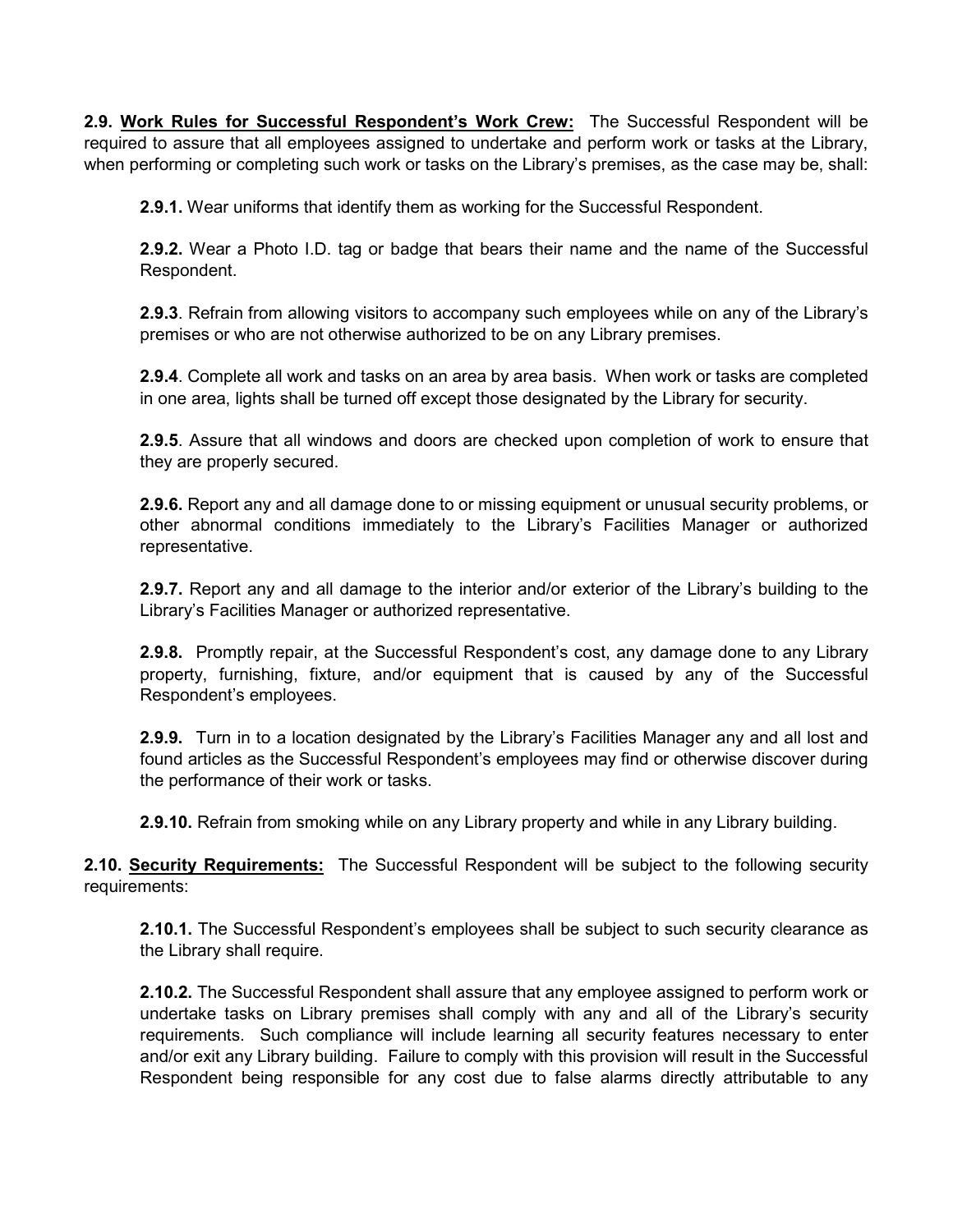employee of the Successful Respondent. The Library will have the authority to deduct any such charges from moneys due and owing to the Successful Respondent.

**2.10.3.** The Successful Respondent will be required to assure that all of its employees wear a photo badge identification which bears a current photo of the respective employee and that employee's name at all times when on Library premises.

**2.10.4.** The Successful Respondent will be required to provide an estimated work schedule and background information for those employees and supervisors as may be required by the Library and such information, if requested, shall be provided within five (5) business days following the selection of the Successful Respondent. Failure to provide such information within such timeframe shall be grounds for revoking the award of Contract to the Successful Respondent.

**2.10.5.** Employees of the Successful Respondent will have been carefully interviewed, screened, and references checked by the Successful Respondent. Such employees will be required to be bonded by an insuring agent in the amount of \$20,000, and verification must be submitted within five (5) business days from the date the Contract is awarded to the Successful Respondent. Failure to provide such information shall be grounds for revoking the award of Contract to the Successful Respondent.

**2.10.6.** All of the Successful Respondent's employees who will be assigned to work or perform tasks for the Library on any of the Library's premises will be required to undergo a security check prior to having access to any Library facility.

**2.10.7.** The Successful Respondent's employees will not be allowed access to any Library facility without prior notice to and approval by the Library's Facilities Manager or authorized representative.

**2.11. Insurance Requirements:** The Successful Respondent will be required to furnish one or more Certificates of Insurance that name the Library as an additional insured that provide the coverages in the amounts listed below. All insurance coverage reflected on the one or more Certificates of Insurance shall remain in full force and effect throughout the duration of the Contract and any extensions thereof, if any.

## **2.11.1.** Worker's Compensation

- Basic policy including occupational disease--statutory limits.
- Employer's liability: at least \$100,000/per person per accident and at least \$500,000 each accident.
- Successful Respondents having offices or places of hire outside the State of Illinois shall attach or otherwise show an "all states" endorsement.

## **2.11.2.** Comprehensive General Liability: Minimum limits

Bodily Injury: \$1,000,000/each occurrence; \$1,000,000/aggregate

Property Damage: \$1,000,000/each occurrence; \$1,000,000/aggregate

Included Coverage: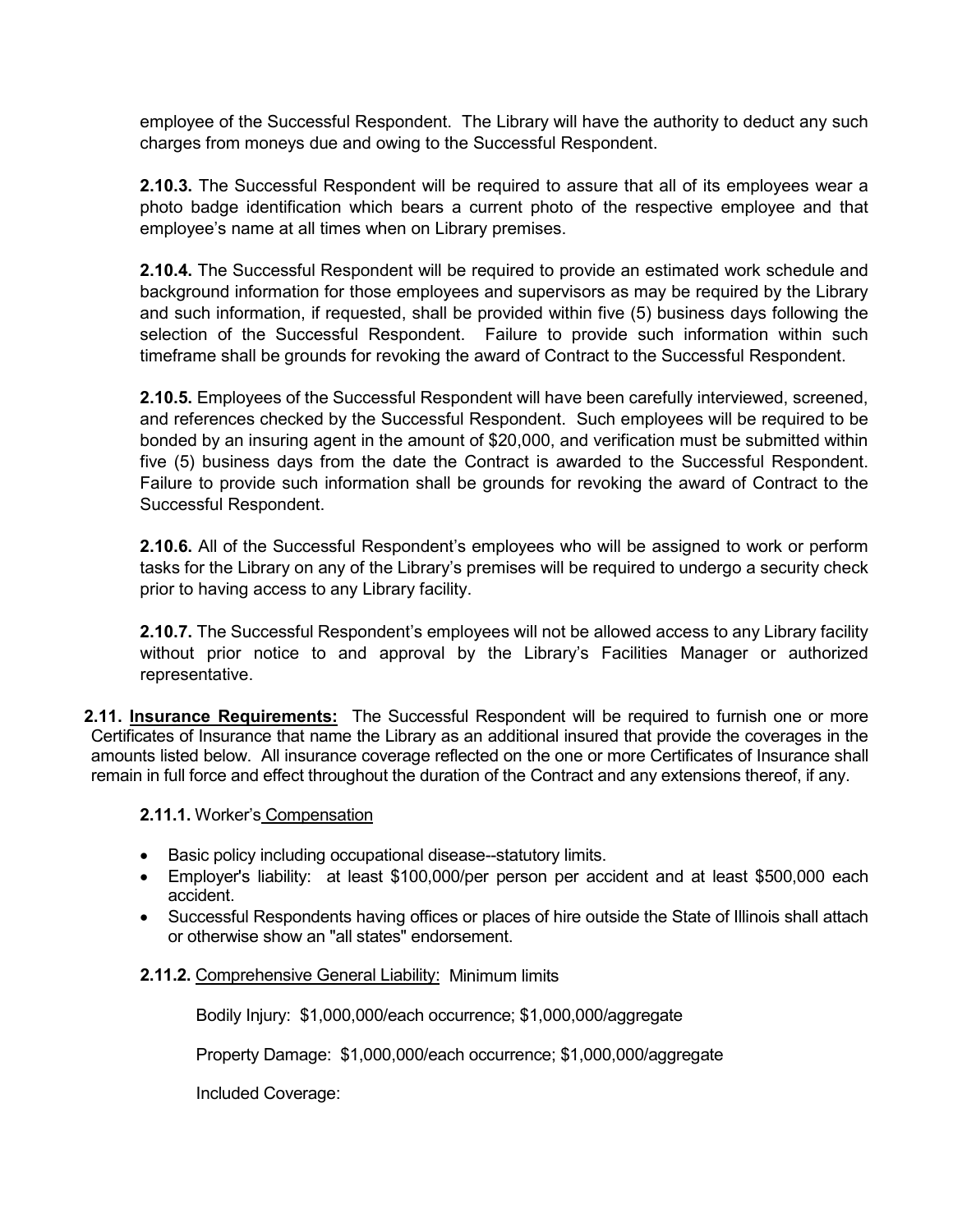- Premises and Operations
- Independent Contractors
- Products and Completed Operations (including coverage for defects in materials, products or equipment installed under the Contract which appear within one year after the date of substantial completion).
- Property Damage -- include Broad Form. Write on occurrence basis.
- Contractual Liability
- Bodily Injury -- include Personal Injury
- Property Damage -- remove "XC" exclusion
- Property Damage -- remove "U" exclusion

### **2.11.3.** Comprehensive Automobile Liability: Minimum limits

Bodily Injury: \$1,000,000/each person

Property Damage: \$1,000,000/each occurrence

Included Coverage (may be in comprehensive form): Owned vehicles, non-owned vehicles, hired vehicles, property damage

Written on occurrence basis

### **2.11.4.** Excess Liability

Umbrella form: Combined bodily injury and property damage minimum limits: \$1,000,000/each occurrence; \$1,000,000/aggregate

**2.11.5.** Surety Ratings: Insurance required shall be written with a company having at least an "A-10" rating as listed in Best Insurance Guide, latest edition.

**2.11.6.** Maintenance of the insurance by the shall in no way relieve the Successful Respondent from any responsibility or requirement to the Successful Respondent of any responsibility whatsoever. The Successful Respondent may carry, at their own expense, such additional insurance as is deemed necessary, providing such insurance does not prejudice or in any way interfere with the Library's rights of recovery under the Library's Builder's Risk Insurance.

**2.12. Utilities and Storage:** The Library shall provide adequate utilities, including electrical power, water, heating, and air conditioning to facilitate the Successful Respondent's performance of its work and tasks as agreed upon. Further, the Library will provide limited secure storage area(s) for the Successful Respondent's use. The Successful Respondent will be required to keep the storage space clean and have its cleaning supplies, materials and equipment properly stored as not to present a health, safety, or fire hazard.

**2.13. Execution of Contract and Performance Bond:** The Successful Respondent shall be required, within fifteen (15) days of awarding the work, to execute a Contract and provide a performance bond in an amount equal to one hundred (100) percent of the first two-years accepted Contract price and in such form as the Library approves. Attorneys-in-fact who sign Proposal bonds or performance bonds must file with each bond a certified and effective dated copy of their power of attorney. In case of the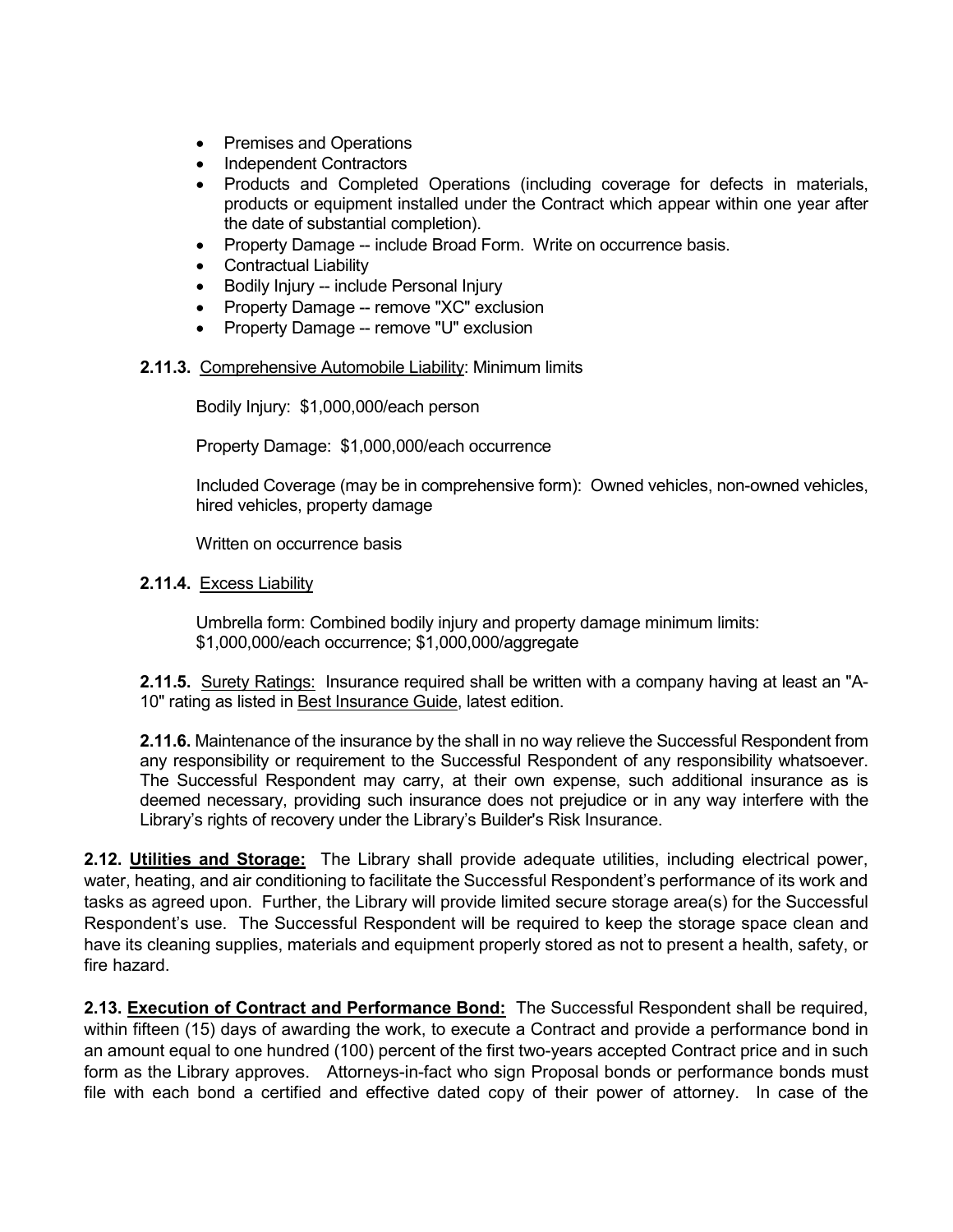Successful Respondent's failure to execute a Contract and/or provide the performance bond in the appropriate amount and form, the Owner may at his/her option consider the Successful Respondent in default, in which case the Proposal bond that accompanied the Response shall become the property of the Library.

**2.14. Response Form:** Each Response shall be completed using the form (s) included herewith.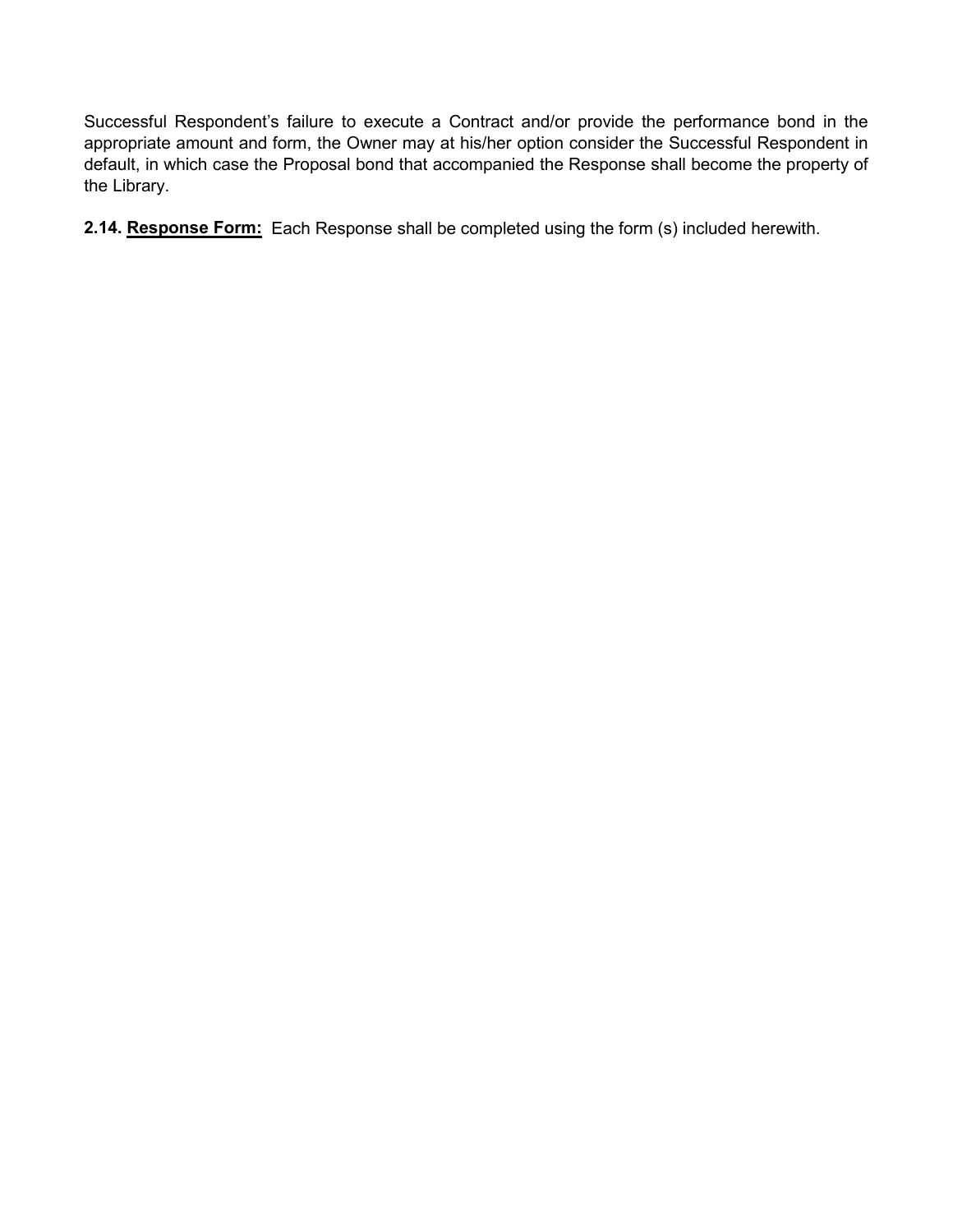### **SECTION 3 - RESPONSE FORMS**

### **TO: THE URBANA FREE LIBRARY RE: CUSTODIAL SERVICES 210 West Green Street CONTRACT Urbana, Illinois 61801**

1. The undersigned, having become familiar with the local conditions affecting the cost of the work and with the Invitation to Bid and all exhibits appended thereto (hereinafter, collectively referred to as the "Documents"), hereby proposes on behalf of the Respondent to provide and furnish all labor, materials, necessary tools, expendable equipment, and all utility and transportation services necessary to perform and complete in proper manner all of the work and tasks required in connection with the work and tasks described in the Documents, for the sum stated below offers to undertake, perform and complete the work and tasks described in the aforesaid as follows.

## **Custodial Services Contract -Years 1-2**

| \$<br>/month |                                                | /month with Green Seal products |  |  |
|--------------|------------------------------------------------|---------------------------------|--|--|
|              | <b>Custodial Services Contract - Years 3-4</b> |                                 |  |  |
| \$<br>/month |                                                | /month with Green Seal products |  |  |

- 2. The undersigned, on behalf of the Respondent, indicates a single percentage for their overhead and profit to be added to the net extra job cost for changes in the work required to be performed by subcontractors should the Library approve of the use of any such subcontractor: **%**
- 3. The undersigned, on behalf of the Respondent, further declares that he/she is fully familiar with all conditions of all premises upon which the Respondent's work will be performed if selected as the Successful Respondent. The undersigned, on behalf of the Respondent, moreover declares that he/she is familiar with the work and tasks described in the Documents and that the Proposal or Proposals provided herein take into consideration and include all necessary personnel, equipment, supplies, and materials necessary to commence, undertake and complete the work and tasks described in the Documents for and on behalf of the Library.
- 4. The undersigned, on behalf of the Respondent, further understands and agrees that, if this Response is accepted, the Respondent is ready, willing and able to provide all personnel, equipment, supplies, and materials necessary to commence, undertake and complete all work and tasks described in the Documents and that such work and tasks will be undertaken and completed in a professional manner consistent with the work and task descriptions in the Documents, except for such equipment, supplies, and materials that are to be furnished by the Library.
- 5. The undersigned, on behalf of the Respondent, further agrees that if the Respondent is selected as the Successful Respondent, the Successful Respondent shall be required, within fifteen (15) days of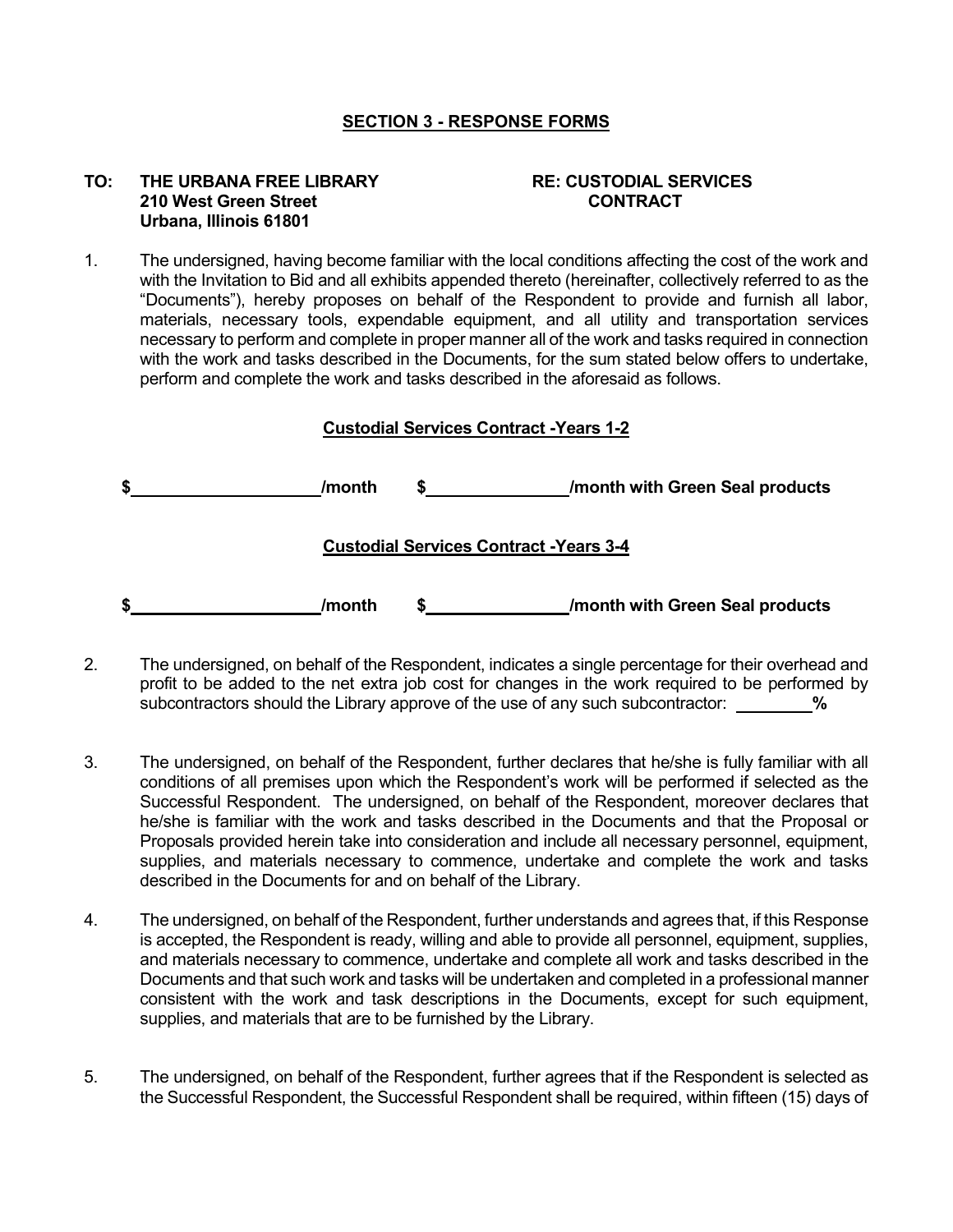becoming the Successful Respondent, to enter into and execute a written Contract that contains the rights, responsibilities and obligations of the Successful Respondent and the Library as described in the Documents.

- 6. The undersigned, on behalf of the Respondent, further agrees that he/she and Respondent's surety will execute and present within fifteen (15) days of becoming the Successful Respondent a performance bond, satisfactory to and in the form prescribed by the Library in the sum of the full amount of the Contract, guaranteeing the faithful performance of the work in accordance with the terms of the Contract.
- 7. The undersigned, on behalf of the Successful Respondent, further agrees to begin work not later than fifteen (15) days after the last party to the Contract executes the same or the Library's Board of Trustees approves the same, whichever is later, unless otherwise agreed to in writing by the parties to the Contract, and to complete the work in such manner and with sufficient materials, equipment, and personnel as will insure its completion within the time limits specified in the Contract, it being understood and agreed that the completion within the time limit is an essential part of the Contract. Such time for completion of work shall include final cleanup of premises.
- 8. The Respondent, if selected as the Successful Respondent, recognizes and agrees that it will be required to indemnify, hold harmless and defend the Library in such manner as the Documents provide.
- 9. The provisions of this Response apply to any subcontractor that the Respondent, if the Successful Respondent, may request the Library to approve and, if approved in writing by the Library, each such subcontractor will be obligated to commence, perform and complete all such work and/or tasks assigned to the subcontractor in the same manner, timeliness and quality as the Successful Respondent would be required to do.
- 10. Each Proposal shall be accompanied by a bank draft, cashier's check, letter of credit, certified check or proposal bond issued by a licensed surety equal to *ten* percent (10%) of the total value of the Proposal to serve as a Proposal bond. Any check submitted to secure the Proposal must be made payable to the "The Urbana Free Library" with the Request number included in the memo part of the check. All security tendered shall be held by the Library's Administrative Offices until a Successful Vendor has been selected and Contract documents have been signed or until it is determined that such security shall be returned to the respective Vendors. The amount of the check or bond is:

|  |  | <b>Dollars</b> |
|--|--|----------------|
|  |  |                |
|  |  |                |
|  |  |                |

**[\$ ]**

If this Response is accepted and the undersigned shall fail to execute a Contract as required herein and provided in the Documents, it is hereby agreed that the amount of the check or draft, or Respondent's bond substituted in lieu thereof, shall become the property of the Library, and shall be considered as payment of damages due to delay and other causes suffered by the Library because of the failure of the Successful Respondent to execute the said Contract and performance bond; otherwise said check or draft or Respondent's bond substituted in lieu thereof shall be returned to the undersigned as provided in the Documents.

# **Attach PROPOSAL BOND, BANK CASHIER'S CHECK, or CERTIFIED CHECK**.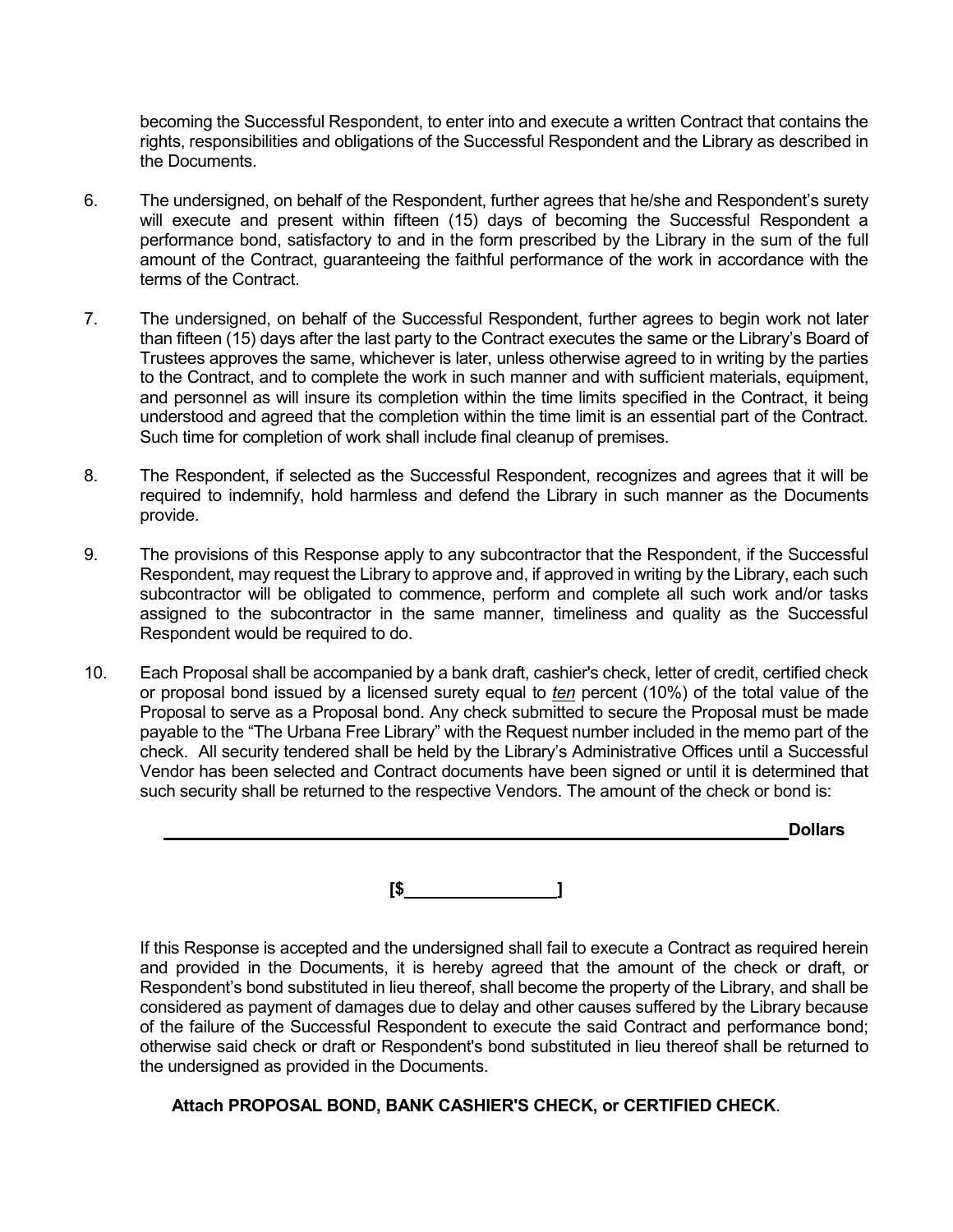In submitting this Response, the undersigned declares that the only person(s) or parties interested in the Response as principals are those named herein; and that the Response is made without collusion with any other person, firm, or corporation or any person appointed to the Library's Board of Trustees or any Library employee, whether paid or serving as a volunteer.

Further, in submitting this Response, the undersigned represents and warrants that he/she is duly authorized by the Respondent to submit this Response and that the same is being submitted in good faith.

# *FOR AN INDIVIDUAL RESPONDENT*

# **BUSINESS ADDRESS: AUTHORIZED SIGNATURE:**

*(SEAL)*

Please Print "Authorized Signature" Below:

| <b>Business Phone:</b> |  |
|------------------------|--|
|                        |  |

*Fax Number:*

*E-mail Address:*

*FOR A PARTNERSHIP RESPONDENT*

**FIRM ADDRESS: AUTHORIZED SIGNATURE:**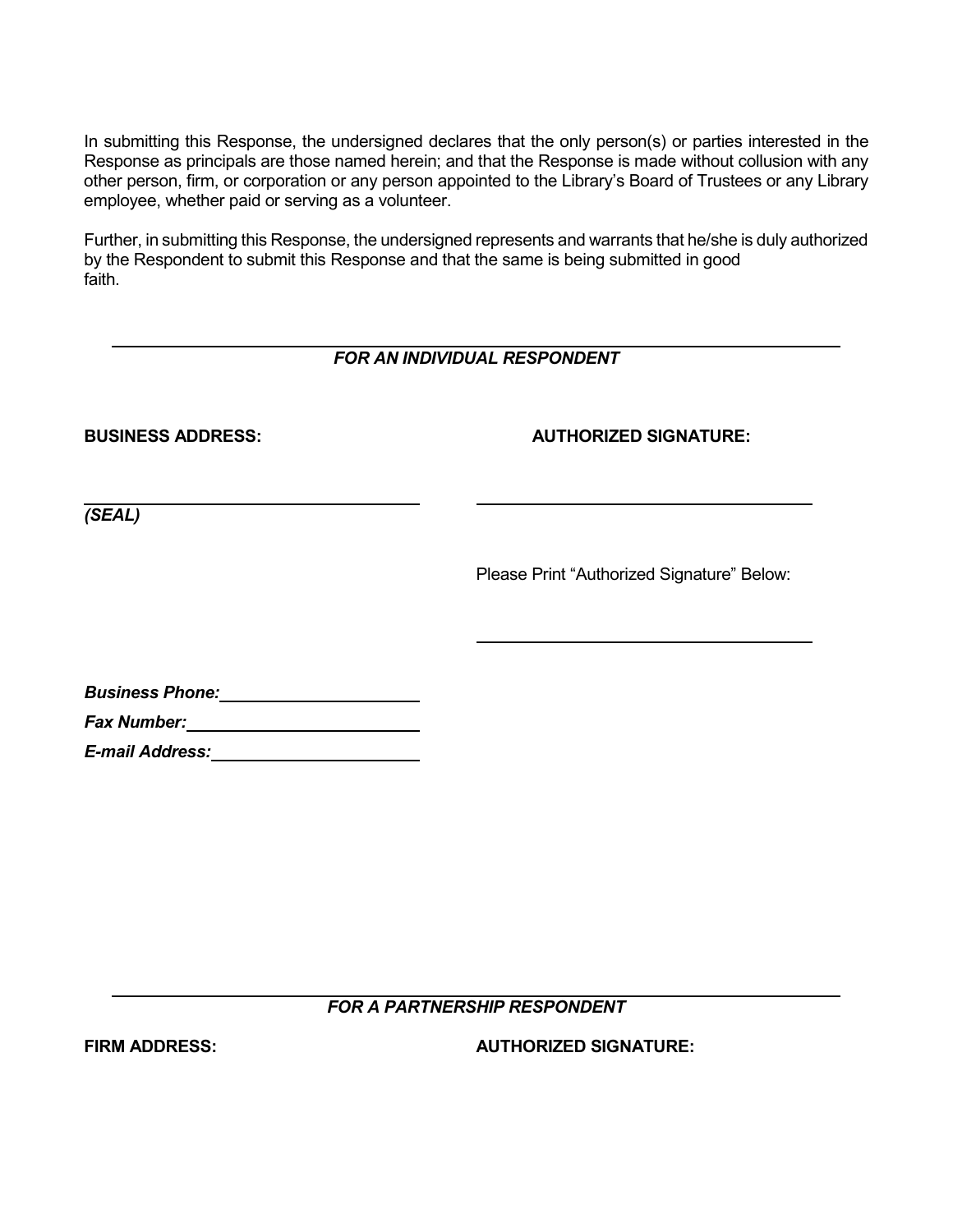Please Print "Authorized Signature" Below

**Title:** 

*Business Phone:*

*Fax Number:* 

*E-mail Address:*

**INSERT NAMES AND ADDRESSES OF ALL FIRM MEMBERS** *(Please Print Clearly)***:**

*FOR CORPORATION OR LIMITED LIABILITY COMPANY*

**BUSINESS ADDRESS: AUTHORIZED SIGNATURE:**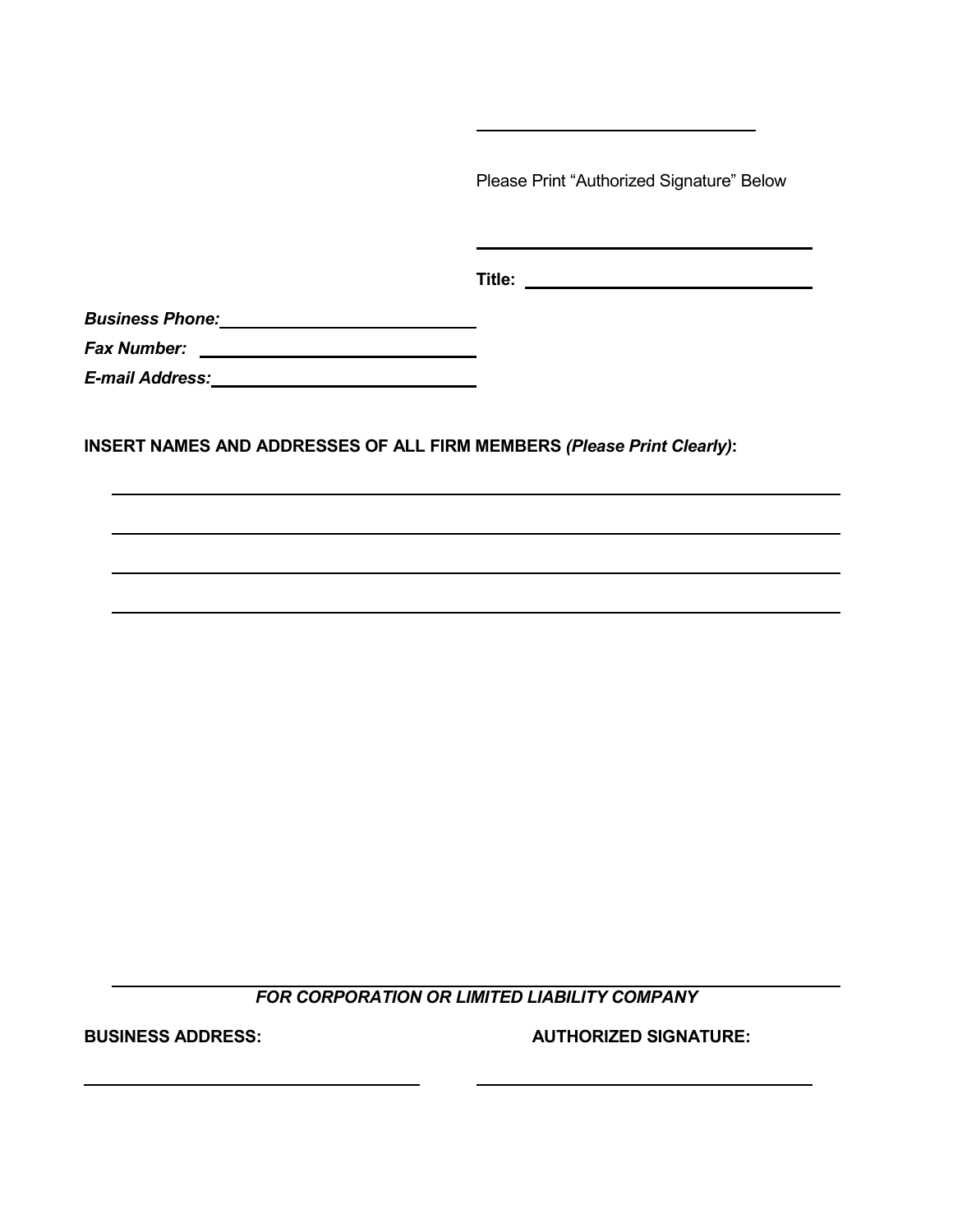Please Print "Authorized Signature" Below:

 $\mathbf{r}$ 

| Title: |  |
|--------|--|
|        |  |
|        |  |

*Business Phone:*

*Fax Number:*

*E-mail Address:*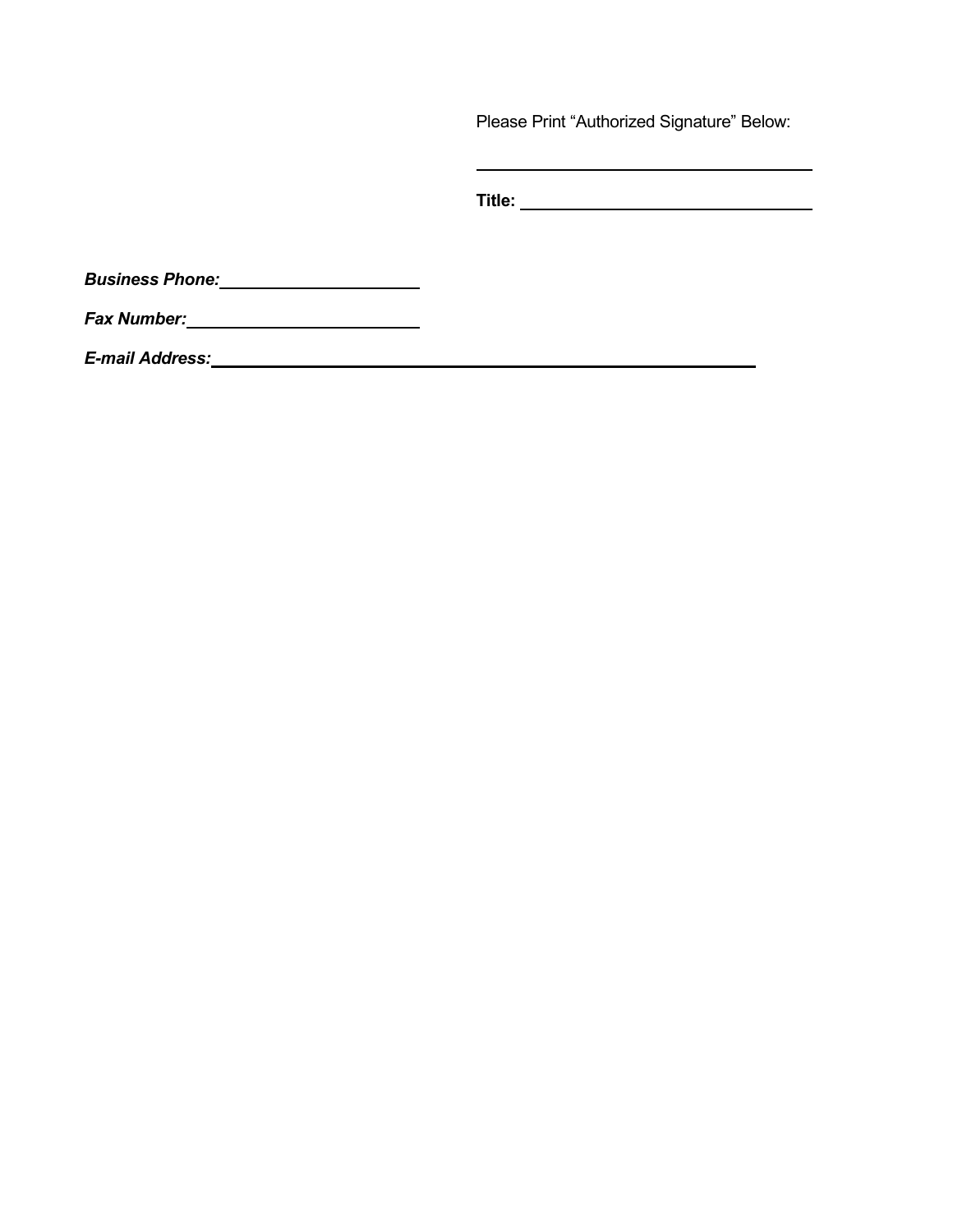## **EXHIBIT B**

### **SECTION 4 - GENERAL INSTRUCTIONS; PROPOSAL CONTENT; FORMAT; SUBMISSION**

**4.1. Due Date and Time:** No Proposal shall be considered if it is received by the contact person after the due date and time specified on Page 1 of the Request.

**4.1.1. Format:** All Proposals must follow the format described in this Exhibit B. Respondents shall provide information requested by this Request in a direct and concise manner. Responses shall refer directly to section numbers in this Request and meet or exceed the requirements as described in this Request.

**4.1.2. Guaranteed Proposals:** All Proposals must be guaranteed and the Library will not accept conditional or qualified Proposals unless provided otherwise in this Request.

**4.1.3. Completion of Forms:** All blank spaces in any form document included in the Proposal must be filled in by using a typewriter, indelible ink, or word processor. Where amounts are given in both words and figures, the words will govern if there is a discrepancy between the words and figures. If there is a discrepancy between the total price amount and the sum of the unit prices, the sum of the unit price will govern. The person signing the Proposal must initial any changes or corrections made on the Proposal if changes are made by typewriter or indelible ink after printing.

**4.1.4. Authorization to Submit Proposal:** A responsible person must sign the Proposal and, in the case of a business entity or firm, represent and warrant that the signer is duly authorized to sign the Proposal on behalf of the Respondent. For Proposals tendered by e-mail, this signature should be scanned and included with the Proposal document.

**4.1.5. Acceptance/Rejection:** The Library's decision to accept or reject any or all Proposals or portions thereof shall be final.

**4.1.6. Clarification of Proposal:** Subsequent to receipt of Proposals, the Library may require the Respondents to clarify or explain their Proposals or any part or parts thereof by way of a telephone conference, e-mail, in-person conference, or in writing.

## **4.2. Proposal Content and Format:**

**4.2.1. Respondent's Information:** The Proposal must include:

**4.2.1.1.** Respondent's name, address, telephone number, e-mail address, and website (if any).

**4.2.1.2.** Respondent must also specify contact person and their name, address, telephone number, mobile number, and e-mail address.

**4.2.2. Addressing Specifications (Exhibit A):** Respondent must address each Specification contained in Exhibit A. If any part of Respondent's Proposal proposes one or more deviations from the Specifications (Exhibit A), the Respondent must provide sufficient information for each Specification for which a deviation is proposed, a sufficiently clear description of the deviation for the Library to understand what is proposed and an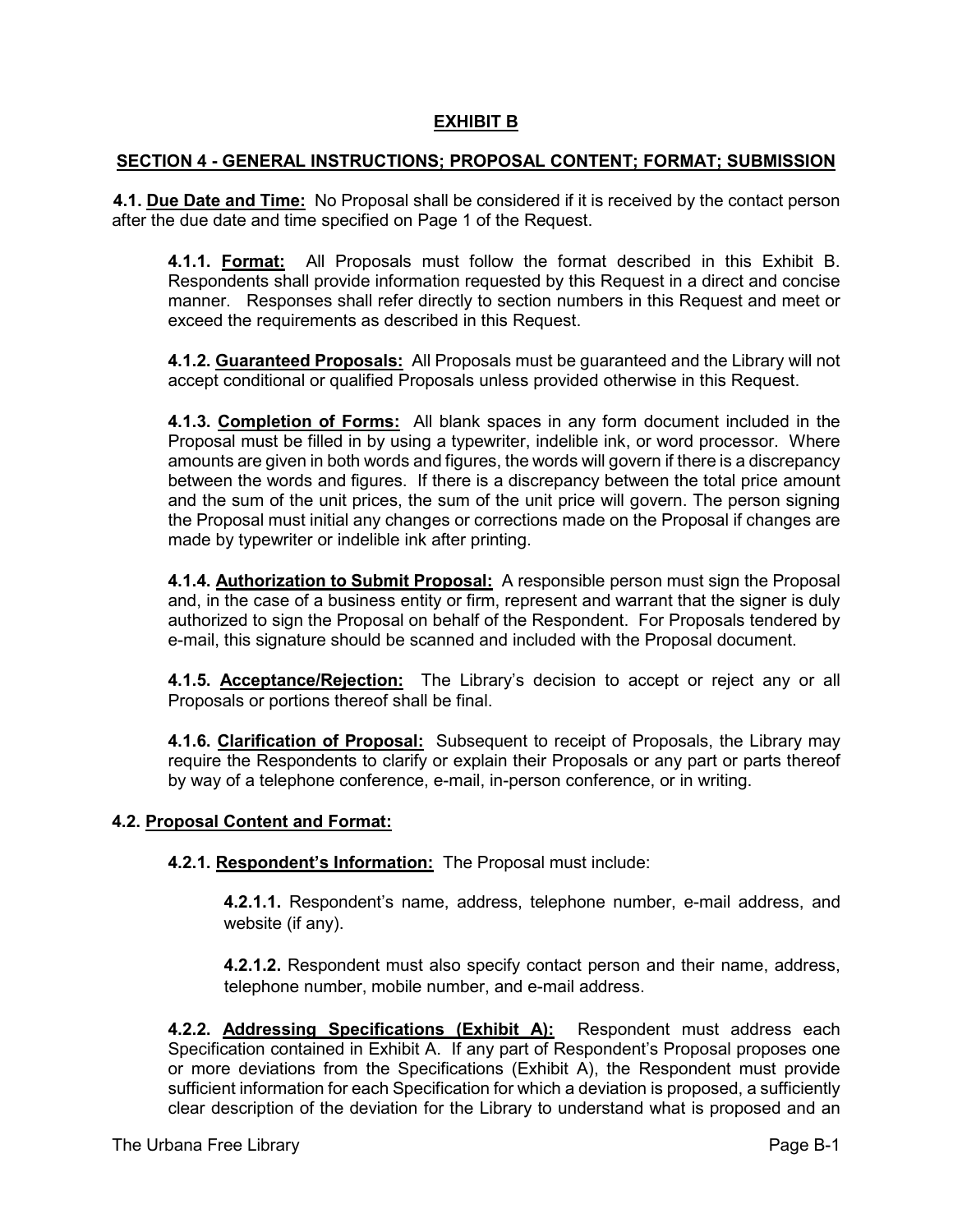explanation insofar as how the Respondent's proposed deviation is of equal or better quality than the Library's Specification.

**4.2.3. Pricing Information:** The Proposal must include a price quote. In the event that the aforesaid includes components or discrete parts, the Proposal must include an aggregate price quote as well as pricing for each component or discrete part.

The aggregate price must include costs of transportation, handling charges, set-up charges, cost of warranty, and all other charges. These items must also be itemized.

If the cost of travel is included in the pricing information, the estimated cost for such travel and detailed information used to compute such estimated cost shall be itemized separately. In the event the Respondent anticipates that overnight stays in connection with Proposal, if accepted, will be required, the Library requests that, where reasonable, all persons staying overnight do so at a hotel or motel located within the City of Urbana limits.

All prices must be guaranteed for a period of ninety (90) days.

**4.2.4. References:** Respondents may be asked to provide references. If requested, the Respondent must provide, for each reference, the business name, address, telephone number, e-mail address, business website, and name of the individual to be contacted.

**4.2.5. Amendments to Request:** In the event that the Library issues any changes to its Request following the publication or issuance date, as the case may be, listed on Page 1 of this Request, it will do so through one or more addenda which will be sent to those Respondents that have expressed interest in submitting Proposals.

**4.2.6. Use of Subcontractors:** Respondent will not be permitted to use subcontractors to perform any part of the services sought by the Library without the express written consent of the Library.

**4.2.7. Qualifications:** The Respondent should provide a summary of the qualifications of each person who the Respondent expects to perform the Services requested in the Request including education, licensure, certifications, and experience with similar work. In the event a Respondent desires to use one or more subcontractors to perform any part of the services sought by the Library, the Respondent must provide the Library with the same information as that which the Respondent is required to provide as herein stated.

## **4.3. Submitting Proposals:**

## **4.3.1. Proposal Submissions by Mail, Hand-Delivery, or Courier Service:**

**4.3.1.1. Submissions by Mail, Hand Delivery, or Courier Service:** If a Proposal will be submitted by mail, hand-delivery, or by courier service, the Proposal shall be submitted in a sealed opaque envelope bearing the following information: Name, address, and phone number of Respondent; Bid name, title, and number; and Proposal opening date and time as specified on Page 1 of the Request. The aforesaid envelope should then be placed in another envelope that is addressed to the contact person designated on Page 1 of the Request.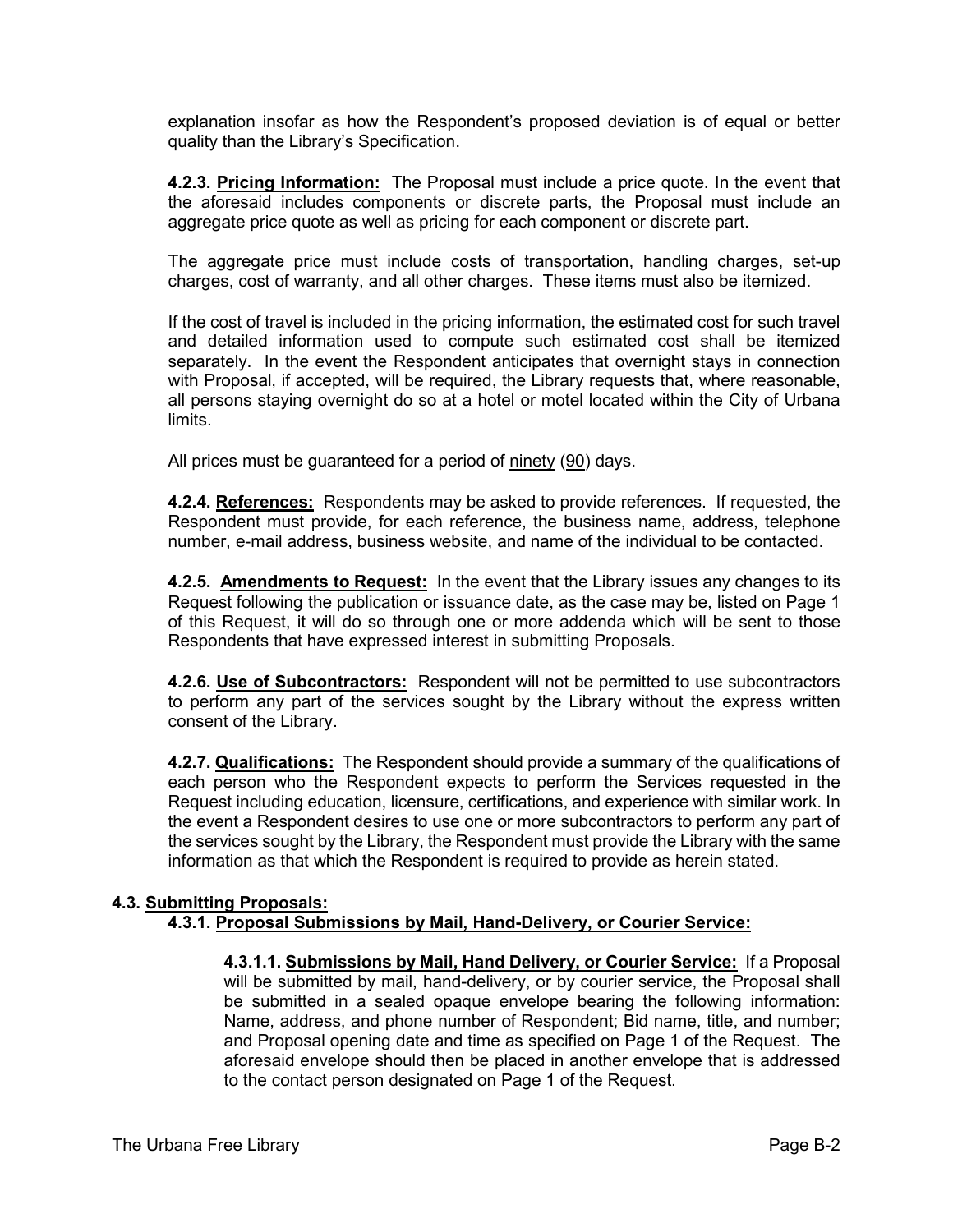**4.3.1.2 Proposal Submissions by Email:** If a Proposal will be submitted by electronic mail (email), the Respondent shall send to the contact person listed on Page 1 of the Request for Proposal as a PDF attachment to an email – and the contact person will reply to confirm receipt. If the Respondent submits an email and does not receive a response within one (1) business day of the submission, it is the Respondent's responsibility to call the contact person to confirm receipt or arrange for alternate deliveries.

**4.4. Assumption of Risk:** Regardless of the means and method by which Respondent uses to send the Proposal, Respondent assumes all risks of errors in sending and delay caused when or by sending Respondent's Proposal for receipt by the contact person listed on Page 1 of the Request after the date and time specified on Page 1 of the Request. The Library shall have no responsibility should Respondent's Proposal be received after the date and time specified on Page 1 of the Request for the Library's receipt of Proposals.

**4.5. Opening Proposals:** Proposals will be opened publicly by the Library immediately after the required time and date of submission. The Library reserves the right to reject any or all bids, or any part thereof, or to waive any informalities in any bid, deemed to be for the best interests of the Library.

**4.6. Accompanying Information:** Each Response shall include the following:

**4.6.1.** A fully completed Response Form.

**4.6.2.** Proposed cleaning supplies with product data.

**4.6.3.** Equal Employment Opportunity (EEO) Workforce Statistics Form.

**4.6.4.** Vendor Representations and Additional Duties (VRAD) Form.

**4.6.5.** Acknowledgment of Addenda Form.

**4.6.6.** At least three (3) references from governmental or commercial entities where the Respondent was required to clean and/or maintain a building with at least 50,000 square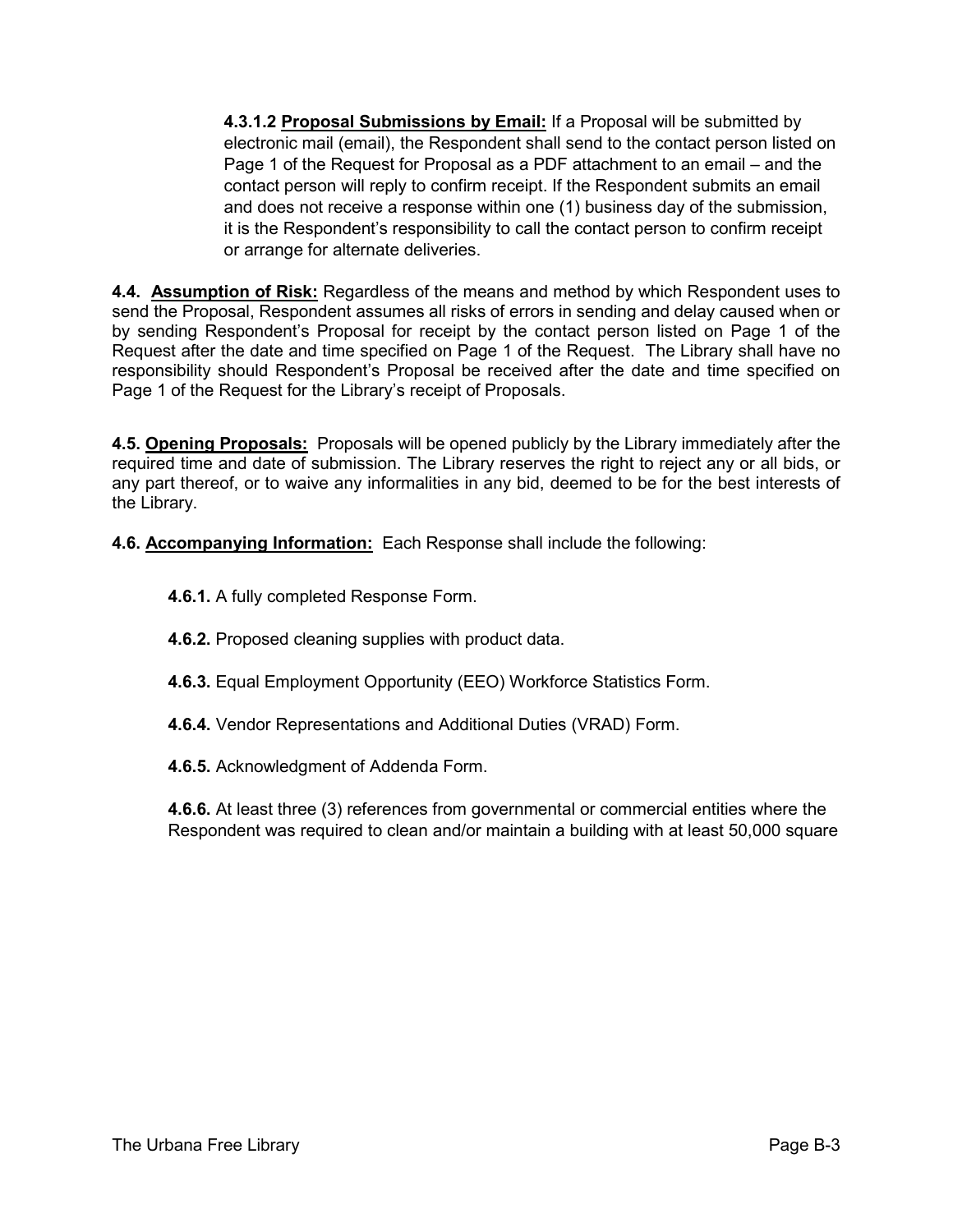# **EXHIBIT C**

## **SECTION 5 - EVALUATION CRITERIA**

**5.1. Public Opening of Proposals:** The Library will conduct a public opening of the Proposals at the date, time and location specified on Page 1 of the Request. The public opening will include a reading of each Respondent's name and the respective aggregate prices which the Respondents submitted. No other contents of Respondents' Proposals will be disclosed at this time.

**5.2. Treatment of Proposals:** Until such time as the Library has entered into and executed a Contract with a Respondent or has fully rejected all the Proposals, the Proposals will be subject to Section 7(1)(h) of the Freedom of Information Act. 5 ILCS 140/7(1)(h) governing "proposals and bids for any contract."

**5.3. Evaluation Criteria:** The Library will evaluate the Proposal(s) following the date and time when opened, whether or not such opening occurs in public. The evaluation will be conducted before the Proposals expire and will be based on and but may not be limited to the following criteria:

**5.3.1. Completeness:** Degree of completeness of the Proposal.

**5.3.2. Compliance with/Deviations from Specifications:** Degree of compliance with the Specifications included in Exhibit A. In the event any Specification is not complied with, the Library will consider the Respondent's proposed substitute and whether it is of equal or better quality than the particular Specification.

**5.3.3. Price:** The Library will consider the aggregate price and, if provided, component pricing included in each Proposal.

**5.3.4. Other Criteria**: In addition to the above, the Library may consider the following additional criteria:

**5.3.4.1.** The experience of the Respondent in performing the services requested in this Request.

**5.3.4.2.** To the extent the Library has had performance and/or delivery problems or disputes with the Respondent in the past, the Respondent's cooperation in resolving such problems or disputes to the satisfaction of the Library.

**5.3.4.3.** Completion and approval of the Respondent's EEO Workforce Statistics form.

**5.3.4.4.** The nature and coverage of the Respondent's guarantees and warranties.

**5.3.4.5.** References.

**5.3.4.6.** Approach to cleaning and maintenance procedures.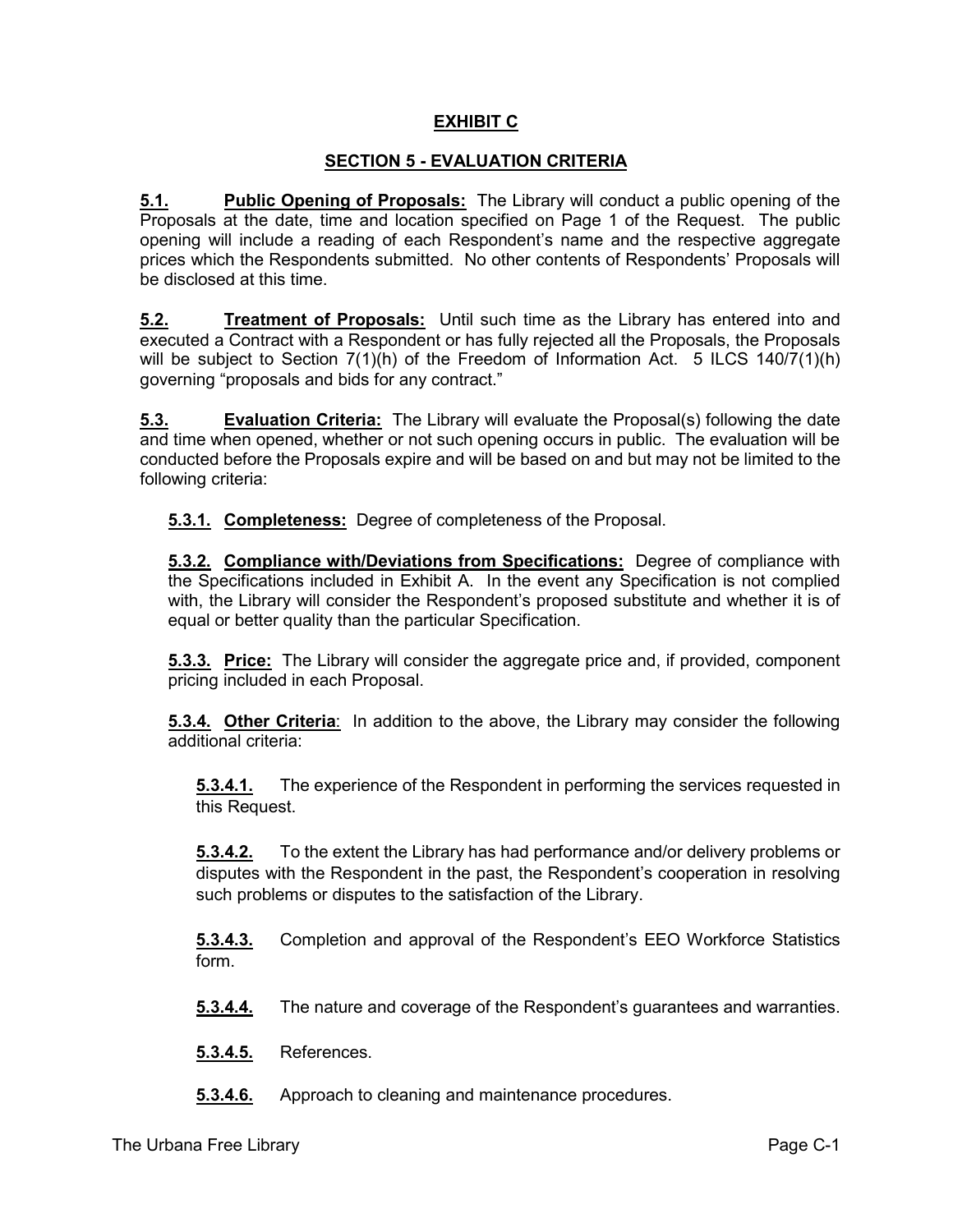**5.3.4.7.** Professional licenses and certifications.

**5.3.4.8.** The degree to which the Respondent will be using environmentally safe cleaning materials and supplies.

**5.4. Investigations:** The Library may undertake such investigations and other due diligence regarding Respondent and Respondent's Proposal as it deems necessary and appropriate. Such investigation may include, but is not limited to, contacting any reference supplied by the Respondent or any customer/client known to the Library which has obtained goods, services, labor and/or materials from Respondent similar to those described in this Request. The Library reserves the right to reject any Proposal if the evidence submitted by, or investigation of such Respondent, fails to satisfy the Library that Respondent is properly qualified meet the requirements contained in this Request.

**5.5. Default on Obligation to Library:** No Proposal will be considered if the Respondent is in arrears or is in default on any obligation, tax, fee, or fine due and owing to the Library or is in breach of any agreement to which the Library is a party which breach has not been fully cured to the satisfaction of the Library.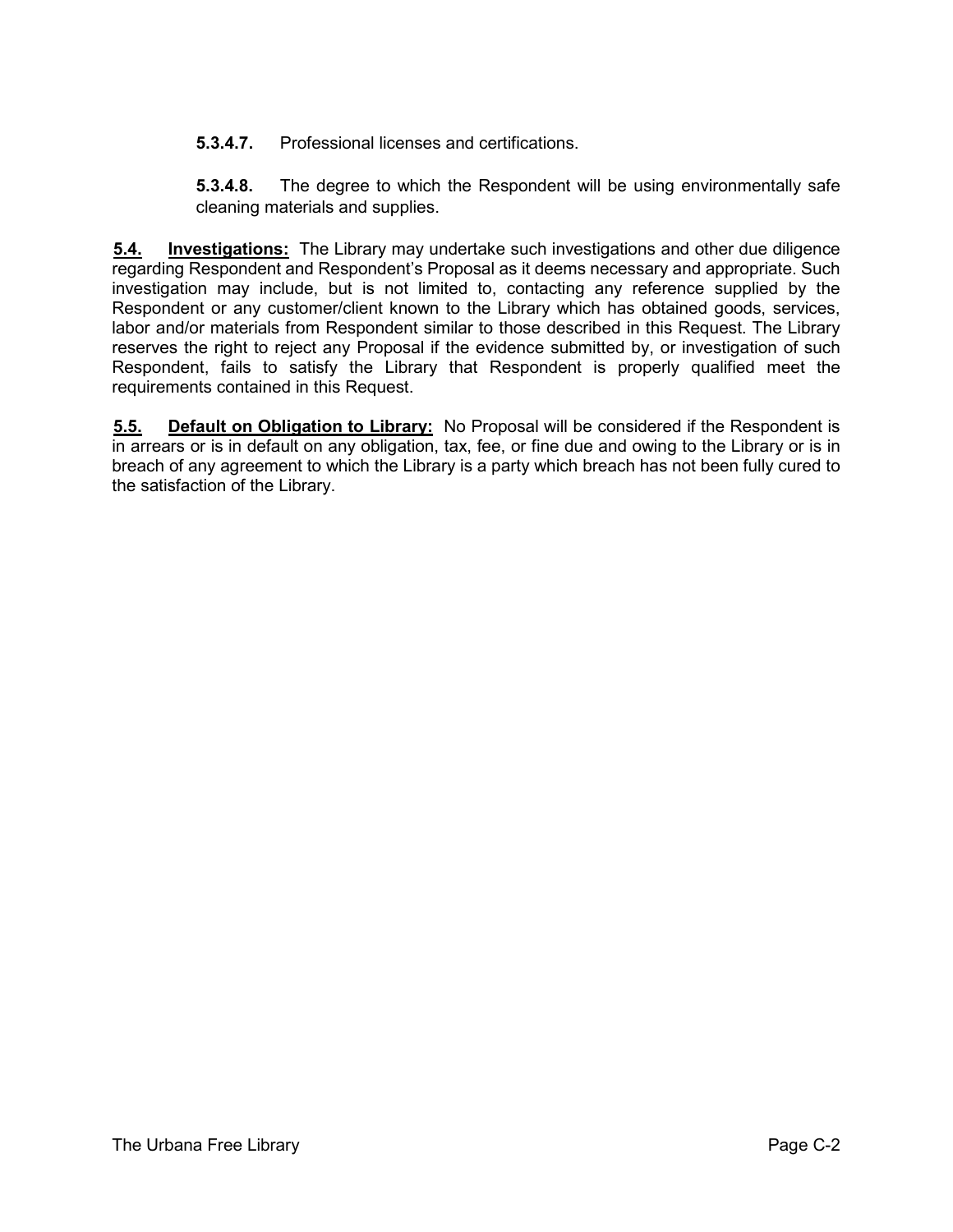## **EXHIBIT D**

## **SECTION 6 – GENERAL LEGAL MATTERS**

**6.1. Rights to Proposals and Supporting Materials:** All Proposals and related information provided by Respondents shall become the property of the Library when received and shall not be returned to the Respondent. However, in the event any Respondent has a documentable statutory or common law intellectual property right (e.g., patent, copyright, trademark, service mark, etc.) in any part of the Respondent's Proposal or supporting materials which is or are not otherwise in the public domain, the submission of the Respondent's Proposal shall not be deemed or construed as a waiver, release, or transfer to the Library of the Respondent's intellectual property rights.

## **6.2. Public Records; Confidential Information:**

**6.2.1.** Application for Freedom of Information Act After Award: Following the selection of and the execution of a Contract with the Successful Respondent, if any, all Proposals will be available to the public upon receipt of a valid Freedom of Information Act ("FOIA") (5 ILCS 140/1 et seq.) request and other applicable laws and rules except as provided below.

**6.2.2.** Confidential Information: A Respondent may not designate an entire proposal as confidential in order to avoid having it produced in response to the Library's receipt of a request for information under the Freedom of Information Act (5 ILCS 140/1 et seq., "FOIA"). If a Respondent believes that it has a lawful basis for designating certain information in the Respondent's Proposal as confidential, proprietary or trade secret, as defined in the Illinois Trade Secrets Act (765 ILCS 1065/1 et seq.), the Respondent must specifically label each page of the Proposal that contains such information with a legend stating: "CONFIDENTIAL INFORMATION." The Respondent must also provide sufficient information to the Library to establish the confidentiality of the information labeled as such since the Library will have no obligation to ascertain whether such information is in fact exempt from production under FOIA. Respondent's request for confidential treatment of information in a Proposal shall not supersede The Library's legal obligations under FOIA.

**6.2.3.** Confidential Proposals: The Library will neither accept nor consider any Proposal which indicates that it should be treated as confidential, proprietary or as a trade secret in its entirety.

**6.2.4.** Submission of Confidential Information: If a Respondent requests that a portion of its Proposal be treated as confidential, proprietary or trade secret, the Respondent must submit an additional copy of the Proposal with that information deleted. This copy must state the general nature of the material deleted and shall retain as much of the Proposal as possible.

**6.2.5.** Costs of Claiming Confidentiality: Each Respondent shall be responsible for any costs which the Library incurs in defending a request for Proposal information which the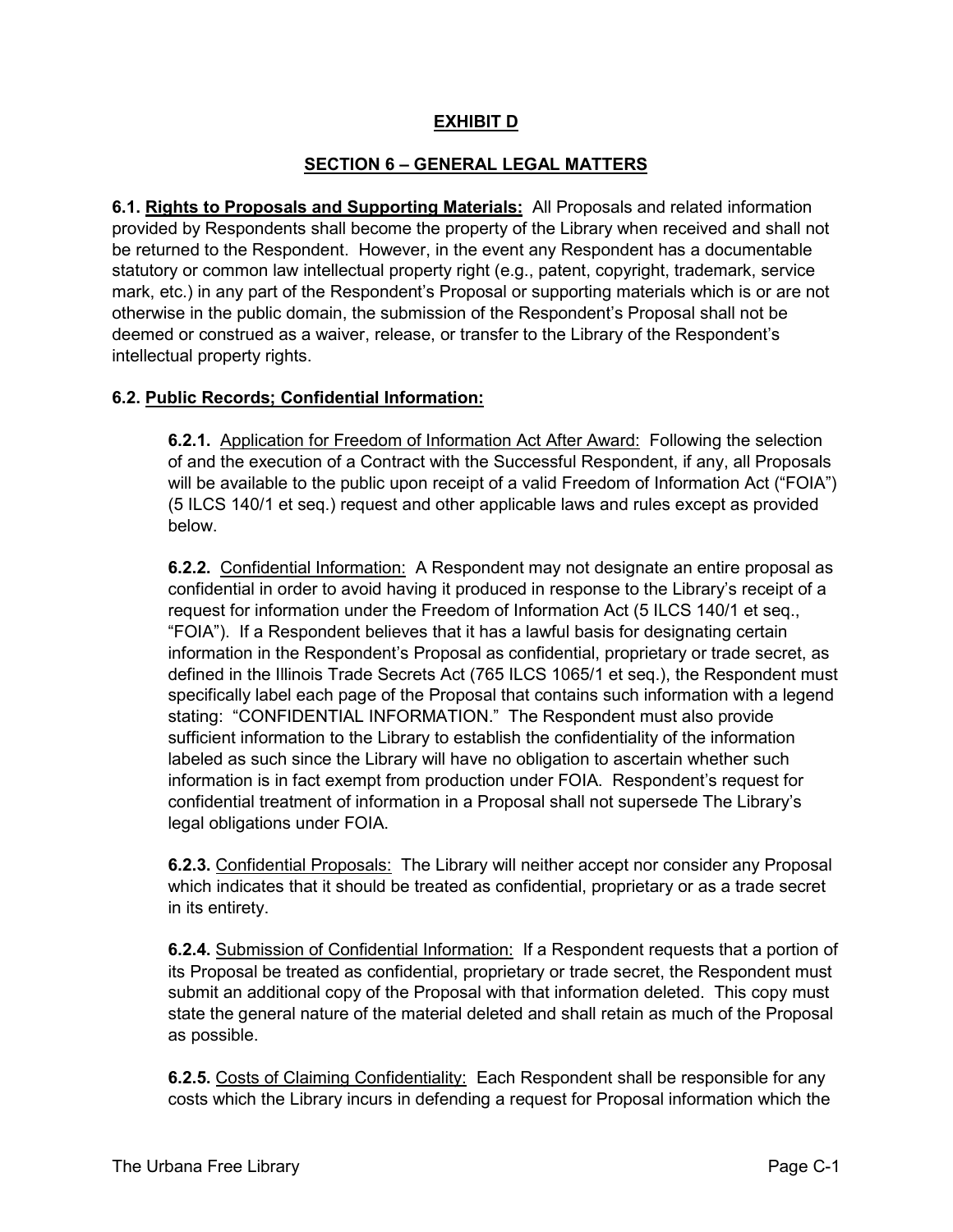Respondent has marked as "CONFIDENTIAL INFORMATION." In the event that the Library receives a FOIA request which seeks disclosure of that portion of a Proposal which contains information designated as confidential and the Respondent requests the Library to withhold that information from disclosure, the Respondent shall cooperate with the Library to the degree necessary for The Library to assert the appropriate FOIA exemption when responding to the FOIA requester and the Illinois Attorney General's Office, as the case may be.

**6.2.6.** Intellectual Property Rights of Others: By submitting a Proposal, the Respondent represents and warrants that anything contained in the Proposal does not violate any intellectual property right (e.g., patent, copyright, trademark, service mark, etc.) owned by any other person.

**6.3. Costs of Submitting Proposals:** The Respondent shall be responsible for any and all costs and expenses in connection with his/her preparation and submission of his/her Proposal.

**6.4. Lawfulness of Submission of Proposal:** By submitting his/her Proposal, the Respondent represents and warrants that the Respondent –

> **6.4.1.** No Bid Rigging: Has not engaged in any unlawful bid rigging, price fixing or group boycott with any other Respondent or third person.

> **6.4.2.** No State or Federal Law Violations: Has not violated any state or federal law governing the subject of that which is sought by the Request.

**6.4.3.** Direct Interest in Contract: Is the only person that will have a direct interest in the Contract, if any is awarded.

**6.4.4.** No Bribery: Has not made any effort to coerce or bribe any Library employee to award the Contract to the Respondent. Has not undertaken any effort to provide The Library with the Specifications used in this solicitation document.

**6.5. Taxes:** By law, the Library is exempt from paying federal excise tax, state and local retailers' occupation tax, state and local service occupation tax, use tax, service use tax, and sales tax. The Library's tax-exempt number will be furnished upon the Successful Respondent's request.

**6.6. Authorizations:** Within three (3) business days of executing a Contract, if any is to be executed, the Successful Respondent, at its expense, shall provide the Library with all necessary permits, licenses, and certificates required to satisfy the obligations to which the Successful Respondent will be expected to assume by entering into a Contract with the Library. The Successful Respondent shall comply with all requirements of and shall keep in full force and effect all such permits, licenses, and certificates throughout its performance of the Contract.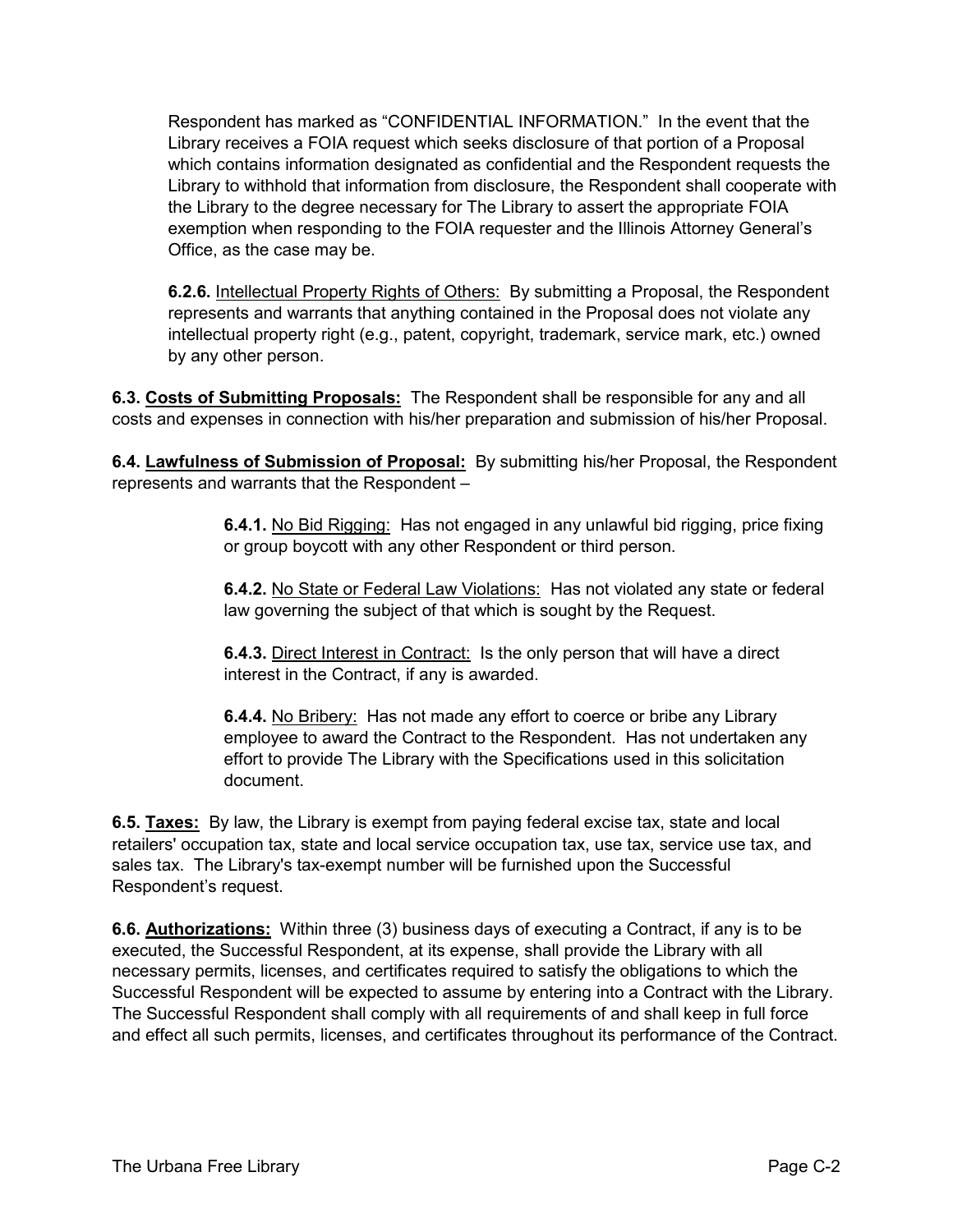**6.7. Use of Library Name:** No Respondent, including the Successful Respondent, if any, shall use the Library's name or logo in any form of advertising without the Library's prior written permission.

**6.8. Contract Documents:** The Successful Respondent shall be required to enter into a Contract with the Library that may include but may not necessarily be limited to the following:

**6.8.1.** Successful Respondent-Supplied Contract: If a Respondent, if selected as the Successful Respondent, expects the Library to enter into an agreement using the Respondent's template form of agreement, the Respondent must supply a copy of that agreement form along with his/her Proposal. Nothing herein shall require the Library to accept the terms of such agreement form.

**6.8.2.** Library-Supplied Contract Form: If a Respondent, if selected as the Successful Respondent, does not intend to ask the Library to use his/her agreement form, the Library shall provide the Successful Respondent with the terms of agreement. The Contract terms may be contained in a wholly separate document and/or those parts of the Library's Request and Successful Respondent's Proposal to which the Library and Successful Respondent agree.

**6.8.3.** Final Contract Terms: Regardless of whether the Successful Respondent's or the Library's agreement form is to be used, where appropriate, the Successful Respondent and the Library will negotiate in good faith final terms of agreement. Any final Contract entered into by and between the Library and the Successful Respondent shall contain the following:

**6.8.3.1**. Price Quote: The Successful Respondent's price quoted as contained in his/her Proposal or as further negotiated by and between the Respondent and The Library which, in all events, shall include the all costs of delivery, set-up, testing, instruction, and warranties, if any.

**6.8.3.2.** Payment: Terms of payment by the Library to the Successful Respondent.

**6.8.3.3.** Specifications: The Specifications provided for in this Request as may be modified by agreement between the Library and the Successful Respondent.

**6.8.3.4.** Default and Cure: Terms covering the Successful Respondent's or the Library's default, if any, with rights to cure such default.

**6.8.3.5.** Representation of Authority: If the Successful Respondent is a corporation, limited liability company or partnership, there must be included a representation that the person signing the Contract on behalf of the Successful Respondent is authorized to execute the Contract.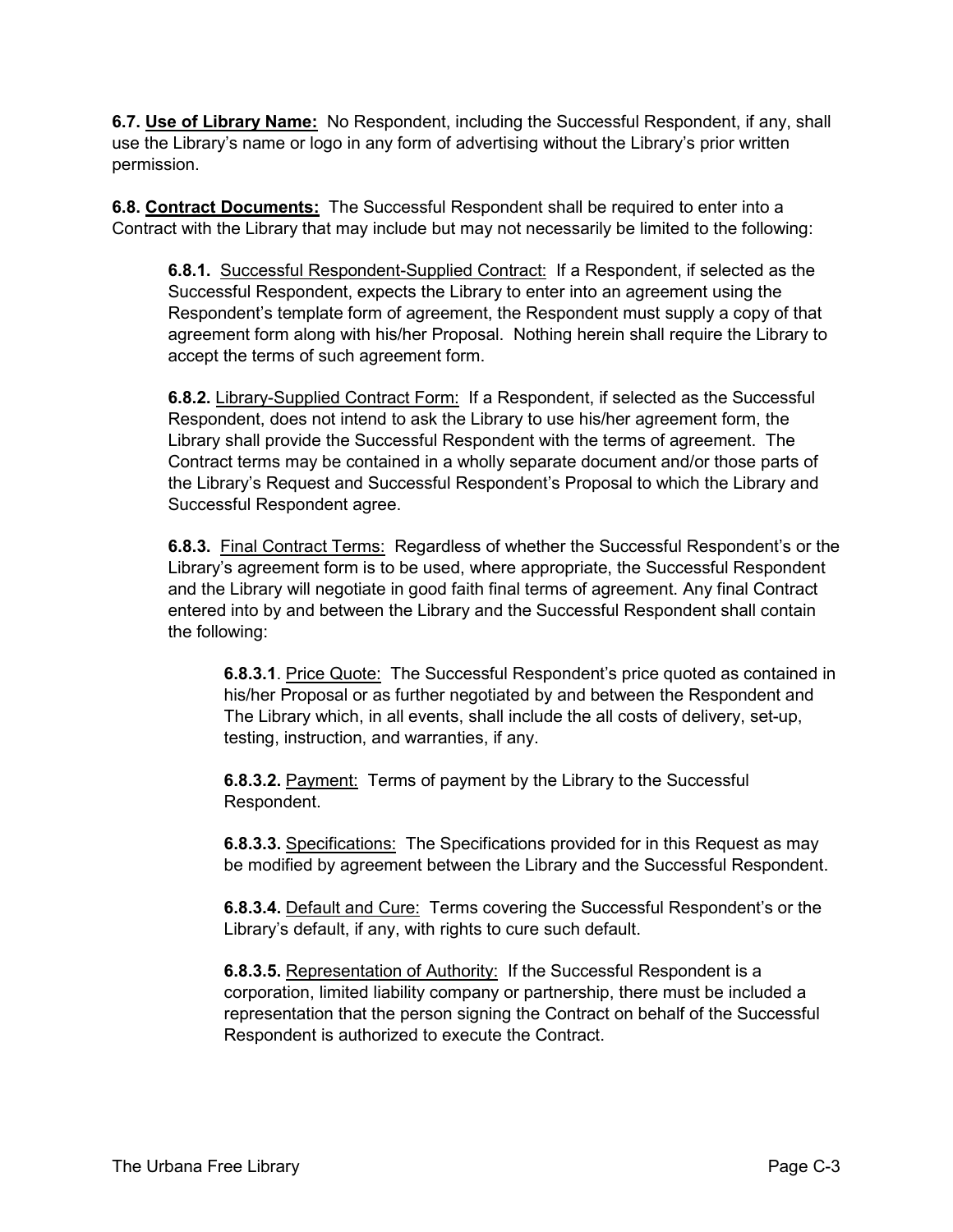**6.8.3.6.** Costs of Negotiation: The Library and the Successful Respondent are required to bear their respective costs of negotiating and executing the final Contract between them.

**6.8.3.7.** Indemnification: The Successful Respondent's indemnification, holding harmless, and duty to defend the Library in the event of any bodily injury or property damage caused by the Successful Respondent's intentional, willful, wanton, grossly negligent, or negligent wrongful act or omission in performing his/her duties as provided in the Contract.

**6.8.3.8.** Warranties: Any warranties which were submitted by the Respondent along with his/her Proposal including any modifications thereof agreed to by the Library and the Successful Respondent.

**6.8.3.9.** Insurance Requirements: The Library will specify the minimum insurance coverages required to be in place, with the Library named as an additional insured, where appropriate.

**6.8.3.10.** EEO Representations: Affirmation of the EEO representations which the Successful Respondent provided as part of his/her Proposal.

**6.8.3.11.** Termination of Contract: Means for terminating the Contract by the Library or the Successful Respondent and the non-terminating party's rights and remedies.

**6.8.3.12.** Governing Law: The laws of the State of Illinois shall apply to any interpretation, construction, breach and enforcement of the Contract. Any action to interpret, construe, for breach, and/or enforcement of the Contract shall be initialed and maintained in the Circuit Court for the Sixth Judicial Circuit, Champaign County, Illinois, or, if applicable, the United States District Court for the Central District of Illinois.

**6.8.3.13.** Materials and Supplies Inspection: Unless otherwise specified, materials and equipment purchased will be inspected as to meeting the quality requirements of the Invitations to Bid. When deemed necessary, samples of supplies or materials will be taken at random from stock received for submission to a commercial laboratory, or other appropriate inspection agency, for an analysis and test as to whether the material conforms in all respects to the specifications. In cases where the commercial laboratory report indicates that the material does not meet the specifications, the expense of analysis is to be borne by the Successful Respondent and the order or balance thereof may be cancelled by the Library.

**6.8.3.14.** Safety: The Successful Respondent shall exercise proper precaution at all times for the protection of persons and property and shall be responsible for all damages to persons or property, either on or off the site, that occur as a result of the Successful Respondent's completion of the work. The safety provisions of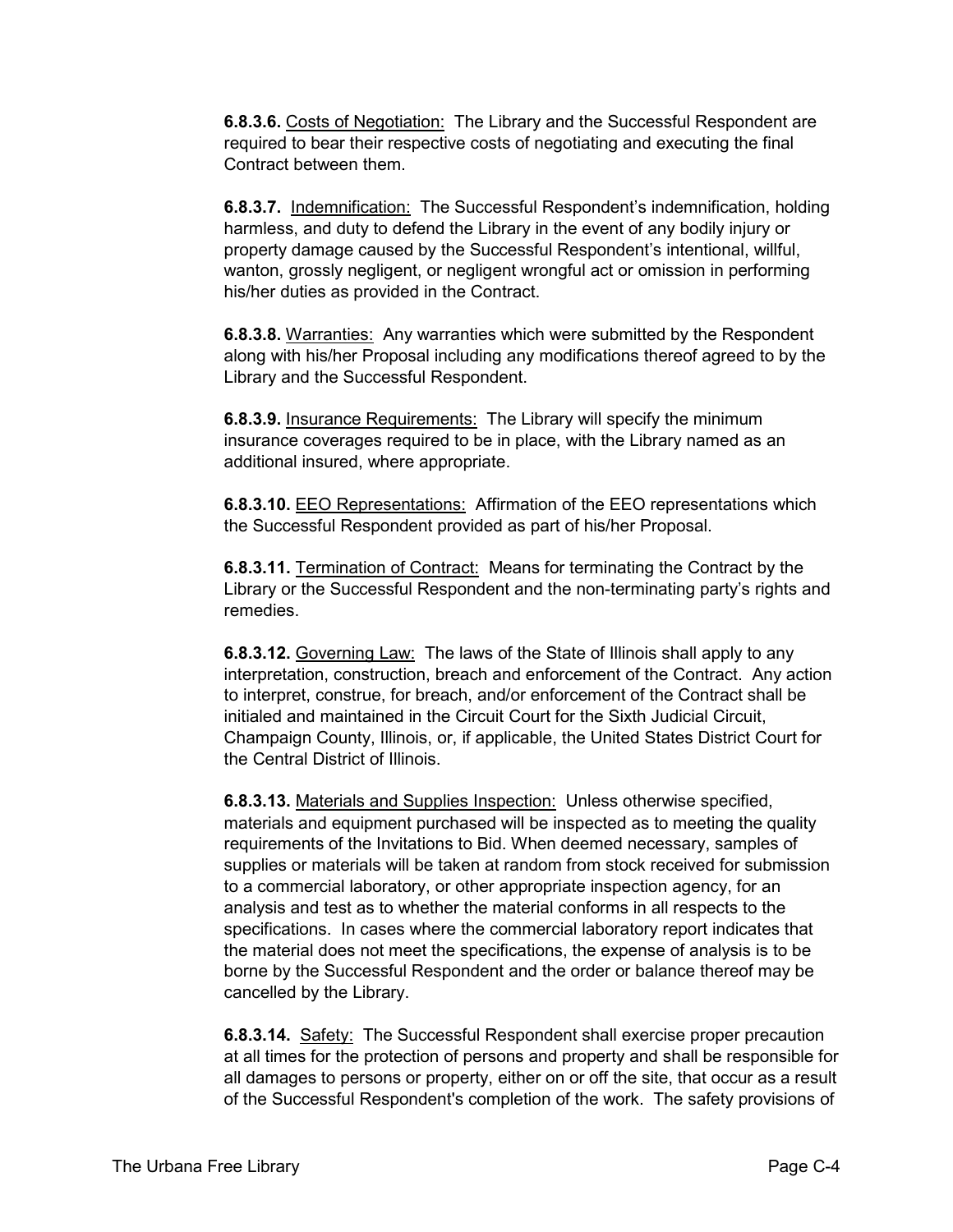applicable laws and building construction codes shall be observed, and the Successful Respondent shall take or cause to be taken such additional safety and health measures as the Library's Facilities Manager or designee may determine to be reasonably necessary.

**6.8.3.15.** Contract Amendments: All changes to the Contract must be mutually agreed upon in writing and signed by the parties to the Contract. If any such agreed-upon change causes an increase or decrease in the Successful Respondent's cost of, or the time required for, the performance of any part of the work under this Contract, adjustment shall be made and the Contract modified accordingly. Any agreements not signed, as heretofore indicated, shall be considered null and void. The Successful Respondent shall furnish an itemized price breakdown in connection with any proposal made for Contract modification. The price breakdown shall be in sufficient detail to permit an analysis of all material and labor costs. If the proposal includes a time extension, a justification therefore also shall be furnished.

**6.8.3.16.** Contract Will Apply to Subcontractors: The provisions of this Contract apply to any subcontractor. The Successful Respondent agrees that they are fully responsible to the Library for the acts and omission of their subcontractors and of persons either directly or indirectly employed by them as they are for the acts and omissions of themselves or persons directly employed by them. Nothing contained in the Contract documents shall create any contractual relation between any subcontractor and the Library. The Successful Respondent shall not contract any part of the work under this Contract, or permit their contracted work to be further subcontracted, without the prior written approval of the Library's Facilities Manager. The Successful Respondent shall submit with their bid a complete list of proposed subcontractors and possible alternates.

**6.8.3.17.** Payment for Work: Payment in full will be made upon submission of an invoice at the end of each month. All payments are subject to satisfactory final inspection and acceptance by the Library.

**6.8.3.18.** Drug-Free Work Environment: The Successful Respondent shall comply with the Drug Free Workplace Act and Certification of Compliance. The Vendor Representations and Additional Duties (VRAD) form included is to be completed by the Respondent and returned with said proposal.

**6.8.3.19.** Additional Terms: Such other terms, if any, as the Library and the Successful Respondent shall agree.

**6.9. Termination of Solicitation Process/No Rights Created:** The Library reserves the right to terminate the solicitation and selection process at any time, to reject any or all Proposals, and to award a Contract in the best interest of the Library. Nothing herein shall be deemed to create any right or interest in any arrangement between the Library and any Respondent unless and until the Library and the Successful Respondent have entered into and executed a Contract.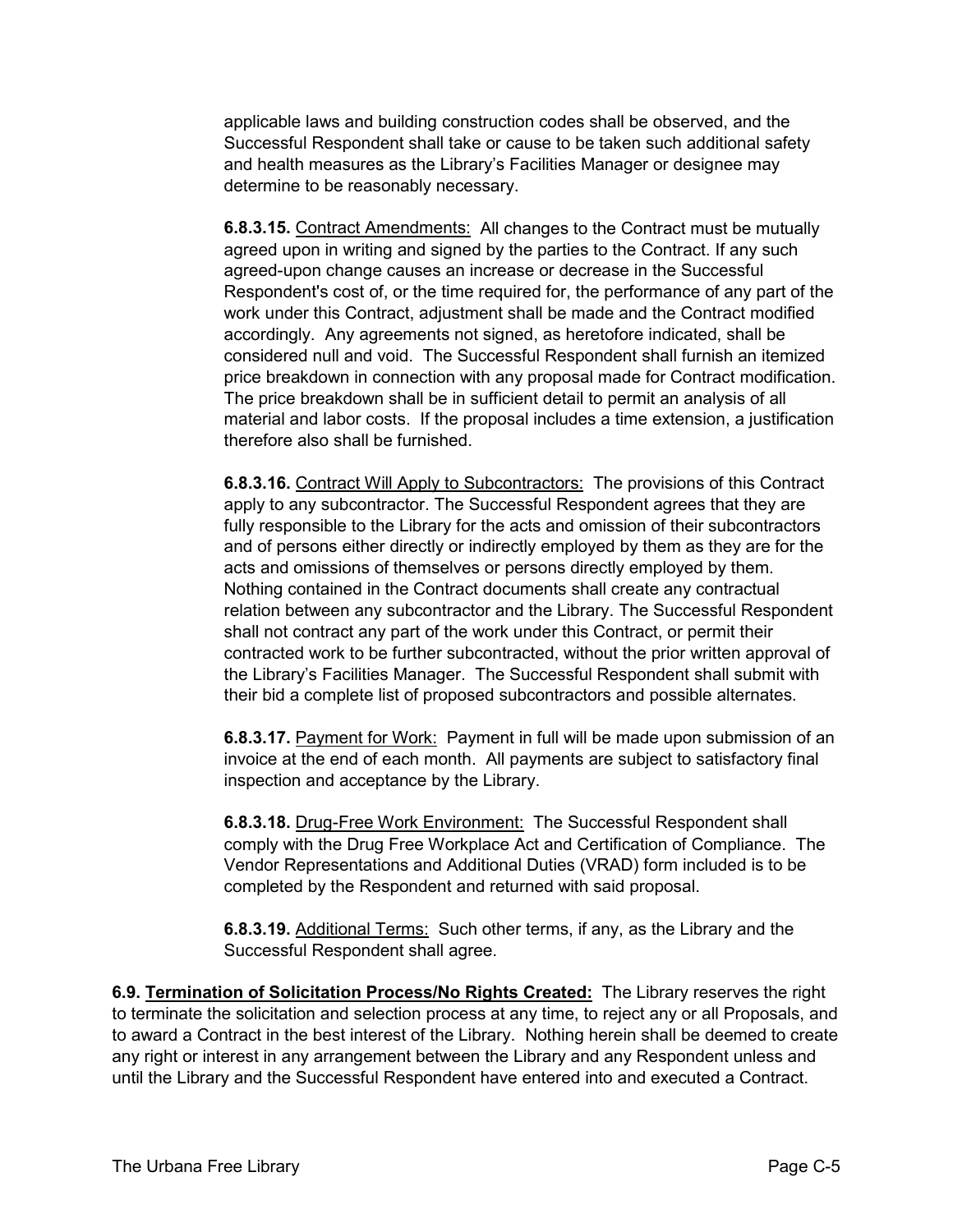Nothing herein shall be deemed as obligating the Library to accept a Proposal based solely on lowest price.

# **6.10. Prevailing Wage Act/Davis-Bacon Act:** To the extent applicable –

**6.10.1.** Prevailing Wage Act:Any Contract entered into between the Successful Respondent and the Library will be subject to the Illinois Prevailing Wage Act (820 ILCS 130/1 et seq.), as amended to date, unless superseded by the Davis-Bacon Act or otherwise stated. The Respondent shall pay its workers not less than the prevailing rates so determined and comply with the Act's requirements, including, but not limited to, the keeping of accurate records showing the names and occupation of all laborers, workers and mechanics employed on the work if a Contract is signed. The records shall show the actual hourly wages paid to each such person. Should the rates change during the Contract period, the Respondent shall pay its workers not less than the rates in effect.

**6.10.2.** Davis-Bacon Act: To the extent it is applicable, the Respondent shall comply with the federal Davis-Bacon Act rather than the Illinois Prevailing Wage Act referred to above.

**6.11. Affirmative Action:** The Successful Respondent and its subcontractors, if any, shall agree to comply with The City of Urbana's Affirmative Action Ordinance and, when required, shall submit written evidence of the firm's employment practices, policies, goals and statistical data concerning employee composition on race, color, job description and compensation. "Award of Contract" is contingent upon on-site inspection or other means of verification in accordance with City of Urbana procedures.

**6.11.1.** Compliance with City Ordinance: If the Contract will be over \$25,000 and provides for construction work (which may include labor, material, supplies and/or equipment) or if the Contract will be over \$30,000 and provides for the performance of services or the delivery of goods but not construction work, the Successful Respondent shall comply with the Discrimination in Employment by Contractors and Vendors with the City Ordinance (Urbana City Code Sec. 2-119 as amended). Pursuant to the Ordinance, the Respondent must submit to the City's Commission on Human Relations the statement provided for in Urbana City Code Section 2-119(b)(1)-(7) on the form provided by the City. Inquiries concerning this requirement may be directed to the City's Human Relations Officer at 400 S. Vine Street, Urbana, IL 61801 or by telephone at 217 384- 2466 or by e-mail at hro@urbanaillinois.us. Further, the Successful Respondent shall comply with The City's Human Rights Ordinance (Urbana City Code Sec. 12-1 et seq.).

**6.11.2.** Veterans Preference: If this Proposal involves construction, the Successful Respondent shall comply with the Veterans Preference Act (330 ILCS 55/0.01 et seq.,) and the Employment of Illinois Workers on Public Works Act (30 ILCS 570/0.01 et seq.) in the employment and appointment to fill positions in the construction, addition to, or alteration of any public works.